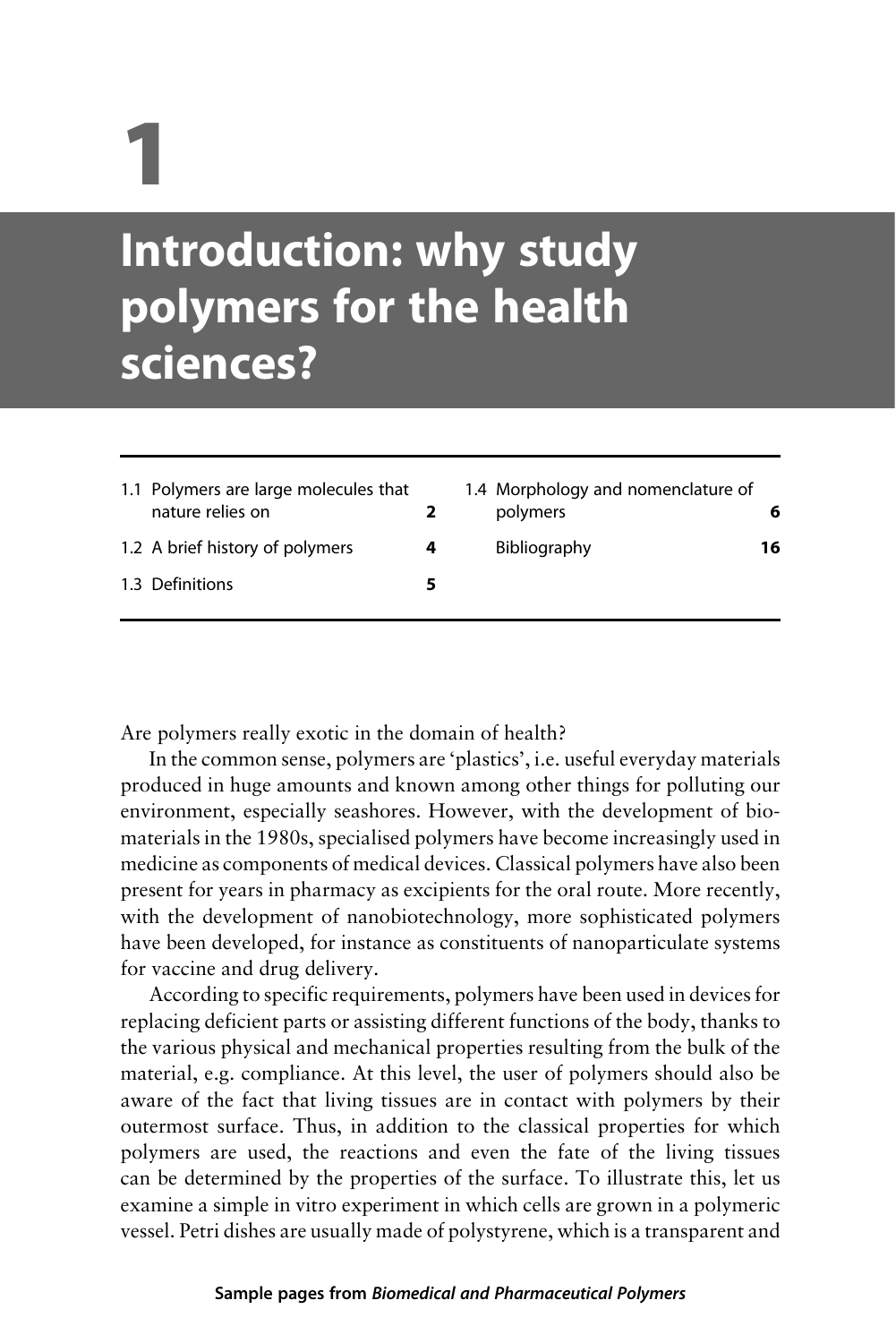cheap polymeric material. However, cells cannot grow on such a hydrophobic surface. The surface of tissue-culture polystyrene Petri dishes is thus treated to increase hydrophilicity and to make normal cell growth possible, whereas the bulk is pure polystyrene (see Section 2.4.2).

As with other compounds in contact with living tissues, regulations concerning polymer use are strict, in particular with regard to purity. However, as polymers are not pure crystalline low-molecular-weight compounds, a 'pure' polymer cannot be defined in similar terms. Moreover, further tests of characterisation, for instance concerning surface properties, are usually needed.

Thus, polymers are less and less exotic in the domain of health, and learning some basic concepts about polymers is necessary in order to design better-adapted devices and excipients and to understand what may happen when polymers are in contact with living tissues. In addition, the knowledge of some special features linked to the use of such specialised polymers is required for those using them in the domain of health.

# 1.1 Polymers are large molecules that nature relies on

Life on Earth is linked to the presence of water, and water is our main constituent. However, all kinds of living species are not simply 'bags of water' but are highly organised. This specialised organisation depends on, among other compounds, macromolecules (Box 1.1), i.e. polymers that are able to retain and structure water, as natural hydrogels.

Many polymers have a natural origin (mineral, vegetal or animal). Some of these have been used for centuries. In the vegetal kingdom, cellulose is the most abundant macromolecule. Cellulose is a polysaccharide composed of repeating units of cellobiose, i.e. it is a dimer of glucose.

In the animal kingdom, chitin, a polymer of N-acetylglucosamine, is widely distributed as the main constituent of the shell of arthropods. Proteins and nucleic acids are well known as supports of life, and these natural polymers retain and structure water.

#### Box 1.1

Macromolecule is a general name for a very large molecule. A high polymer is a macromolecule. A polymer produced by chemical synthesis is usually made from a limited number of repeating units, or monomer units. Polypeptides produced by chemical synthesis are made from amino acids. Proteins that are produced by biosynthesis contain mainly amino acids and may contain a few saccharidic or lipidic units.

For the sake of simplicity, the authors use the terms macromolecule and polymer interchangeably.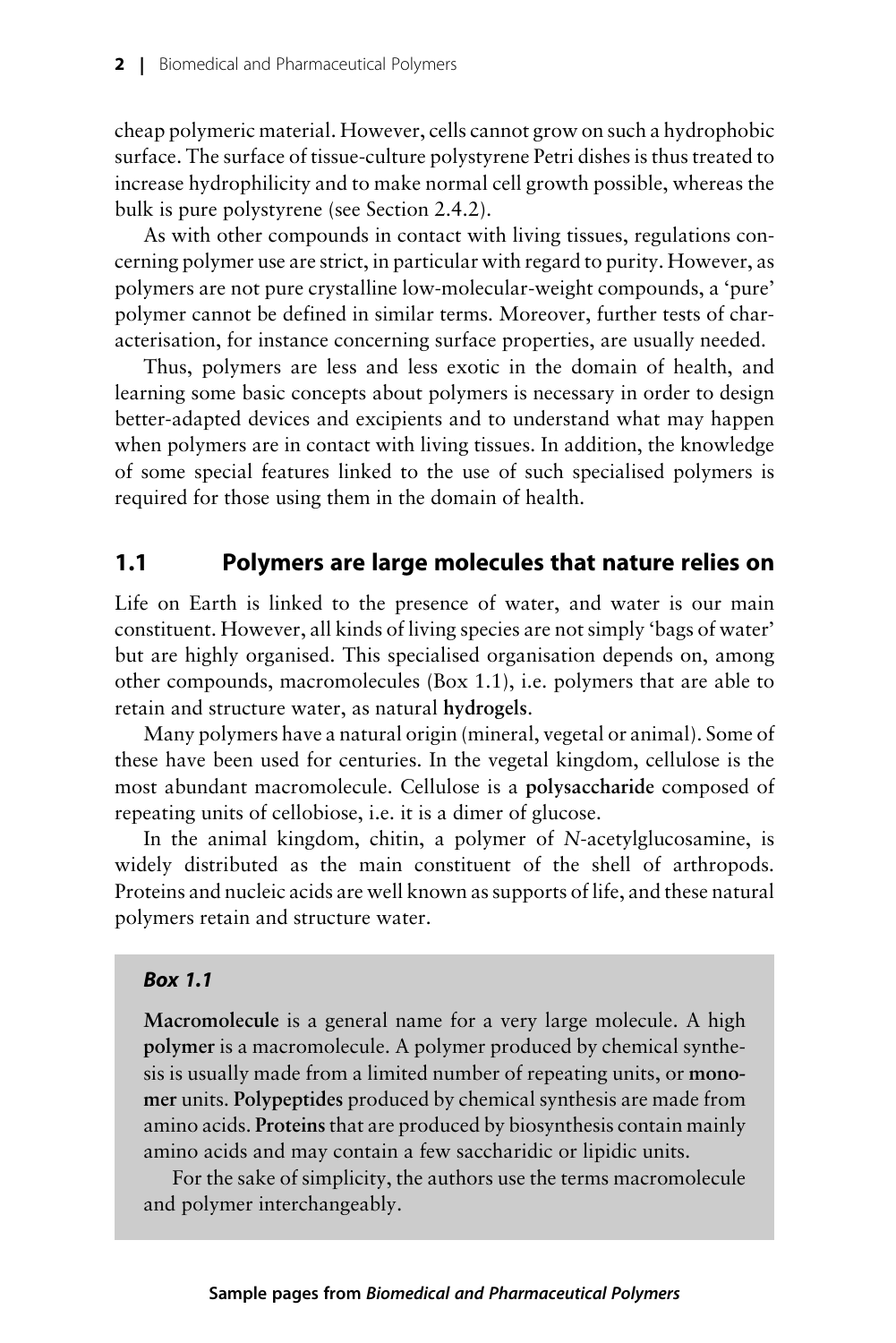use, including in the biomedical and pharmaceutical fields. An even wider diversity of properties and uses has been obtained with the development of synthetic polymers, which can be prepared by different methods and processes of polymerisation of one or more monomers. In the domain of health, a very interesting property of purely synthetic polymers is their absence of immunogenicity, unlike many polymers of natural origin.

# 1.4 Morphology and nomenclature of polymers

A very large number of morphologies can be found in the world of polymers. The simplest polymers are composed of only one chain, sometimes called a backbone. These are named linear polymers, even if the shape is not really linear but is imposed by the angles of the successive chemical bonds. Linear polymers look like cooked spaghetti; the entangled chains are very difficult to separate from each other. The prolonged time that is usually necessary to dissolve polymers, and also many properties of polymers as solid materials, are explained by the entanglement of chains, as illustrated in Figure 1.3.

The morphology of polymeric chains is often more complicated than the morphology of linear chains. Polymers can be branched, comb-like, star-like, ladder-like, macrocyclic, dendritic or cross-linked, when chains are linked together, as illustrated in [Figures 1.4](#page--1-0) and [1.5.](#page--1-0)

# 1.4.1 Nomenclature of organic linear polymers

There are at least three nomenclatures for linear polymers. The official nomenclature has been defined by the International Union of Pure and Applied Chemistry (IUPAC) and is based on the simplest repeating unit present in the polymers. However, for several reasons the IUPAC nomenclature is not the most commonly used. The most common nomenclature, which is presented in this chapter, is based on the name of the repeating unit resulting



Figure 1.3 Linear polymers can be compared to cooked spaghetti. Polymolecularity: size of polymer chains is a statistical data. Entanglement: polymeric chains are entangled and difficult to separate. A cohesive mass is formed at solid state and dissolving a polymer is generally timeconsuming.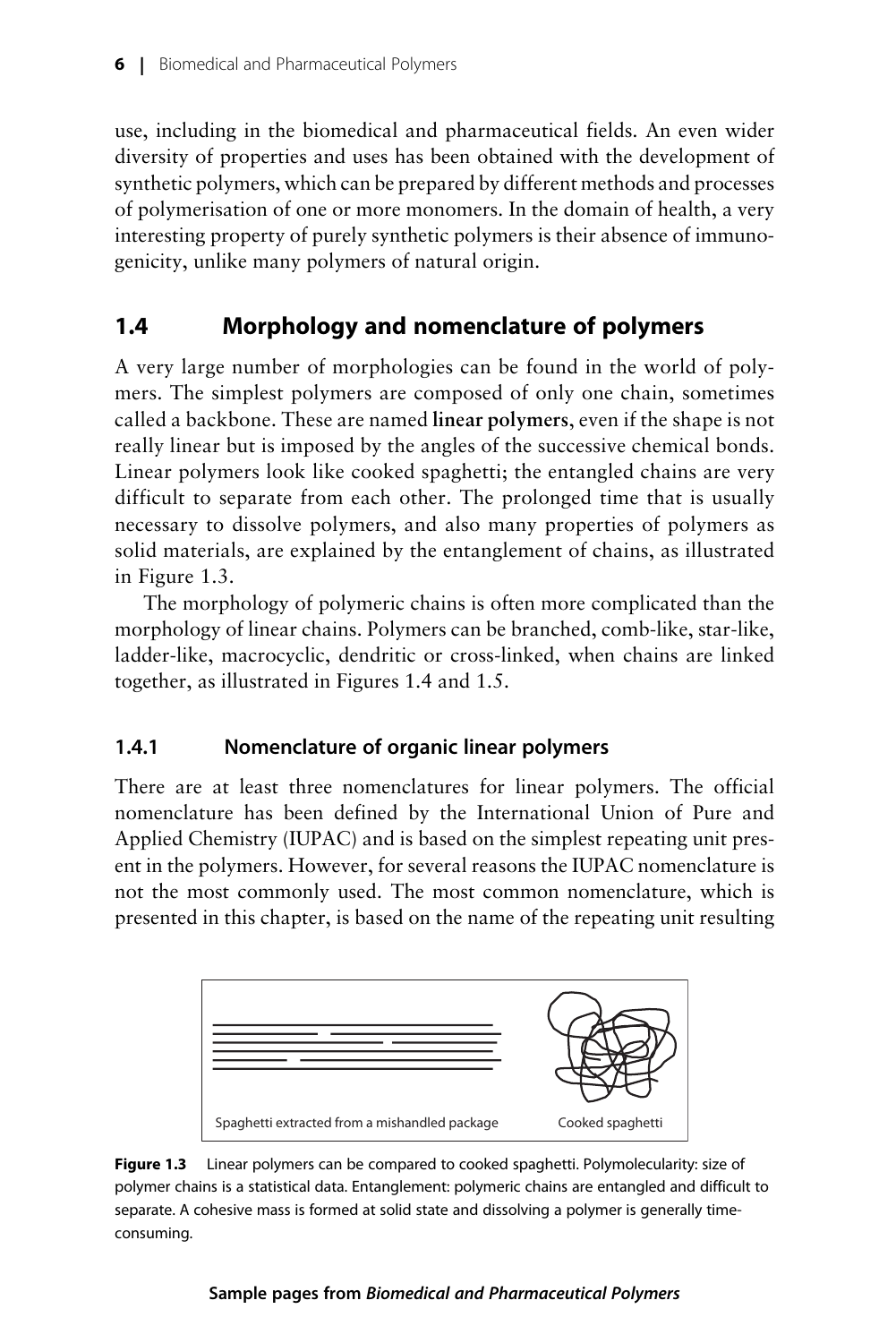| rable i.2 hepeating monomer unit, chemical hanne, abbieviated hanne and<br>density of some linear polymers           |                                |                       |                                        |  |  |  |  |
|----------------------------------------------------------------------------------------------------------------------|--------------------------------|-----------------------|----------------------------------------|--|--|--|--|
| <b>Repeating monomer unit</b>                                                                                        | <b>Chemical name</b>           | <b>Abbreviation</b>   | <b>Density</b><br>(g/cm <sup>3</sup> ) |  |  |  |  |
| <b>Polyolefins</b>                                                                                                   |                                |                       |                                        |  |  |  |  |
| $-(-CH2—CH2-)$ -                                                                                                     | Polyethylene                   | PE (HDPE<br>and LDPE) | $0.89 - 0.98$                          |  |  |  |  |
| $\begin{array}{c}\n\text{-}\text{CH}_2\text{-}\text{CH}_3\n\end{array}$ $\begin{array}{c}\n\text{CH}_3\n\end{array}$ | Polypropylene (polypropene)    | PP                    | $0.85 - 0.92$                          |  |  |  |  |
| -(-CH <sub>2</sub> ---CH-)-<br>$\downarrow$<br>$\upphi$                                                              | Polystyrene                    | PS                    | $1.04 - 1.06$                          |  |  |  |  |
| $-(-CH2—CH=CH—CH2-)-$                                                                                                | 1,4-Polybutadiene (cis-trans)  | PB                    |                                        |  |  |  |  |
| CH <sub>3</sub>                                                                                                      | 1,4-Poly(isoprene) (cis-trans) | PiP                   | $0.92 - 1.00$                          |  |  |  |  |
| <b>Polyvinylics and polyvinylidenics</b>                                                                             |                                |                       |                                        |  |  |  |  |
| $-(-CH2—CHCl-)$ -                                                                                                    | Poly(vinyl chloride)           | <b>PVC</b>            | $1.38 - 1.41$                          |  |  |  |  |
| $-CH_2$ -CH-)-<br> <br>O-CO-CH <sub>3</sub>                                                                          | Poly(vinyl acetate)            | <b>PVAc</b>           | $1.14 - 1.17$                          |  |  |  |  |
| $-($ -CH <sub>2</sub> -CHOH- $)-$                                                                                    | Poly(vinyl alcohol)            | <b>PVAI</b>           | $1.21 - 1.31$                          |  |  |  |  |
| $-(-CH2—CF2)-$                                                                                                       | Poly(vinylidene fluoride)      | <b>PVDF</b>           | 1.76                                   |  |  |  |  |
| $-(-CF_2-CF_2-)$ -                                                                                                   | Polytetra-fluoroethylene       | PTFE                  | $2.10 - 2.30$                          |  |  |  |  |
| $H_2C$ -CH <sub>2</sub>                                                                                              | Poly(N-vinyl pyrrolidone)      | <b>PVP</b>            |                                        |  |  |  |  |

Table 1.2 Repeating monomer unit, chemical name, abbreviated name and

(continued opposite)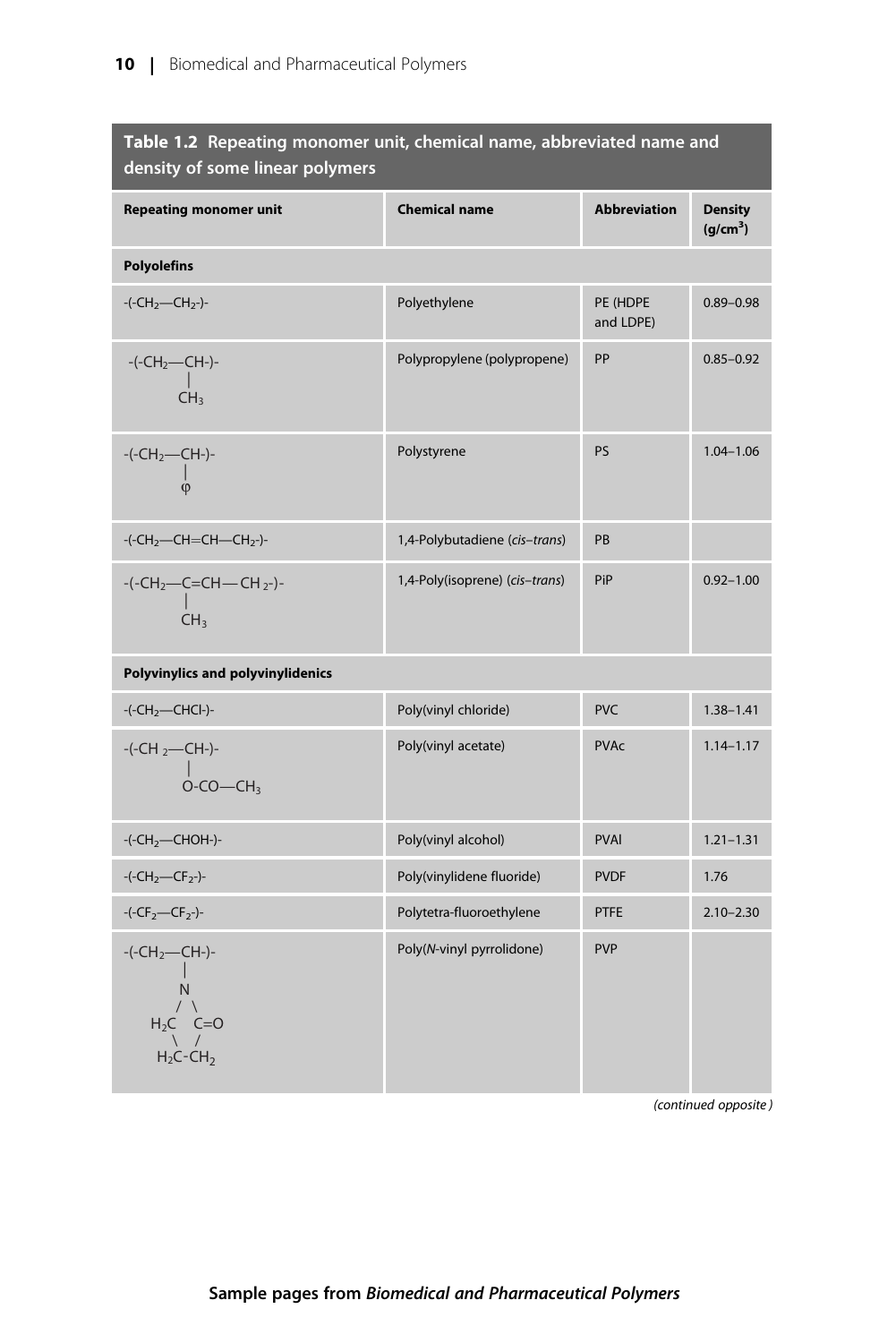# 2

# General characteristics of polymers

| 2.1 Characterisation of polymers<br>2.2 Specific properties of polymers         | 20 | 2.4 Properties of polymers<br>as materials | 48 |
|---------------------------------------------------------------------------------|----|--------------------------------------------|----|
| in the presence of liquid media                                                 | 35 | Bibliography                               |    |
| 2.3 Relationships between<br>structure of polymers and<br>cohesion of materials | 44 |                                            |    |

In addition to properties shared with small molecules, macromolecules are endowed with specific properties that are linked to the length and organisation between molecules. Such specificities can be observed either in the presence of solvents or in solid state. For instance, polymolecularity is usually the rule and monomolecularity more the exception. Thus, molecular weight is usually an average; some methods used to determine the average molecular weights are presented in this chapter. As shown previously, most physical properties of polymers are independent of molecular weight. Dissolution of polymers in an adequate solvent can take a long (sometimes infinite) time and is always preceded by swelling of the chains. Unlike with metals, the probability of mixing together polymers to obtain alloys is generally low. Owing to the chain length and entanglement, the probability of spontaneous high longrange order inducing high crystallinity is low. A high level of crystallinity can be induced by further thermomechanical processes, in addition to structural requirements. As the thermomechanical processes are beyond the scope of this book, only the structural requirements are presented in this chapter.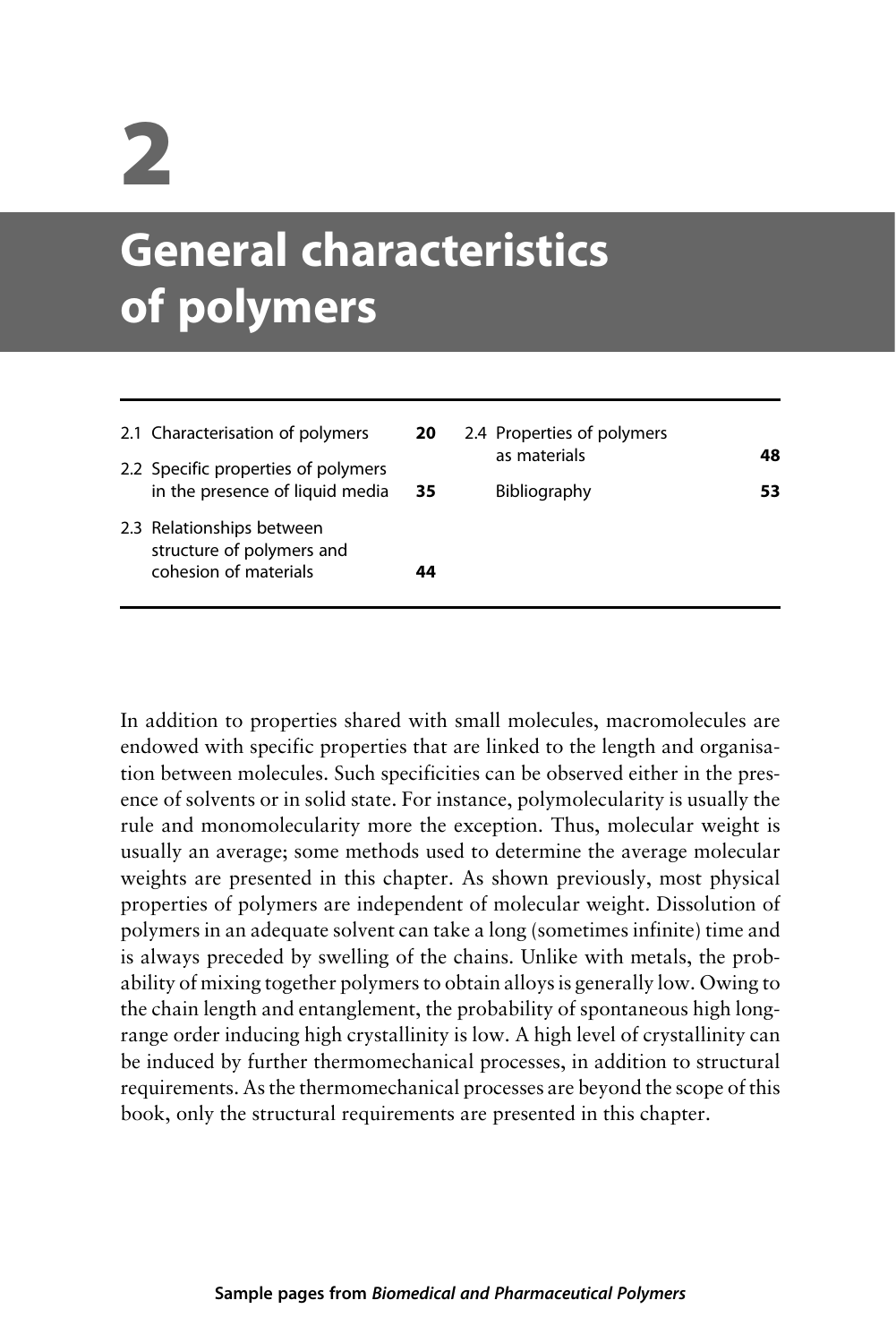## 2.1 Characterisation of polymers

In general, polymers for biomedical and pharmaceutical applications are characterised in order to determine their molecular weight, composition and thermal properties. All of these characteristics may influence the properties of the final device or medicine.

The molecular weight of polymers can vary from a few hundred to several million grams per mole, while cross-linked polymers have infinite molecular weight. Proteins that are obtained from biosynthesis are very homogenous. All molecules display the same molecular weight and composition because they are synthesised according to a well-programmed method by living organisms. However, despite the fact that they are also obtained by biosynthesis, polysaccharides are polymolecular and their composition can be heterogeneous. Polymers obtained from chemical synthesis form a family of macromolecular species characterised by a mean molecular weight with a certain distribution, termed the 'polymolecularity'.

In the case of copolymers, the composition is also a mean composition that generally reflects the composition of the different co-monomers used in the polymerisation medium after total conversion of the monomers into polymers. However, because the reactivity of monomers between each other can be quite different, the composition of the different molecules of copolymers in a single preparation can vary. Indeed, composition in monomer units of the copolymers formed at the beginning of the polymerisation reaction is not necessarily the same as composition of the copolymers formed at the end of the polymerisation reaction. This effect adds heterogeneity to chemically synthesised copolymers, and the only way to appreciate this effect is to analyse the composition of the polymers at low conversion degree during polymer synthesis.

#### 2.1.1 Determination of molecular weight of polymers

As mentioned above, polymers synthesised by chemistry are not identical but form a family of macromolecules of different lengths that can be characterised by a size distribution with a mean value of the molecular weight. A typical distribution graph of the size of polymer chains present in a sample and constituting a polymolecular population is illustrated in [Figure 2.1.](#page--1-0)

The distribution in molecular weight of each population of macromolecules appears as a Gaussian curve. Mathematical analysis of such a distribution curve can provide different average values that can be used to characterise the molecular weight of the polymer and the distribution of the molecular weights in the population.

For instance, the first moment gives the number-average molecular weight,  $M_n$ . This corresponds to the total weight of the sample, W, divided by the number of molecules included in this amount of sample,  $N_i$ , as shown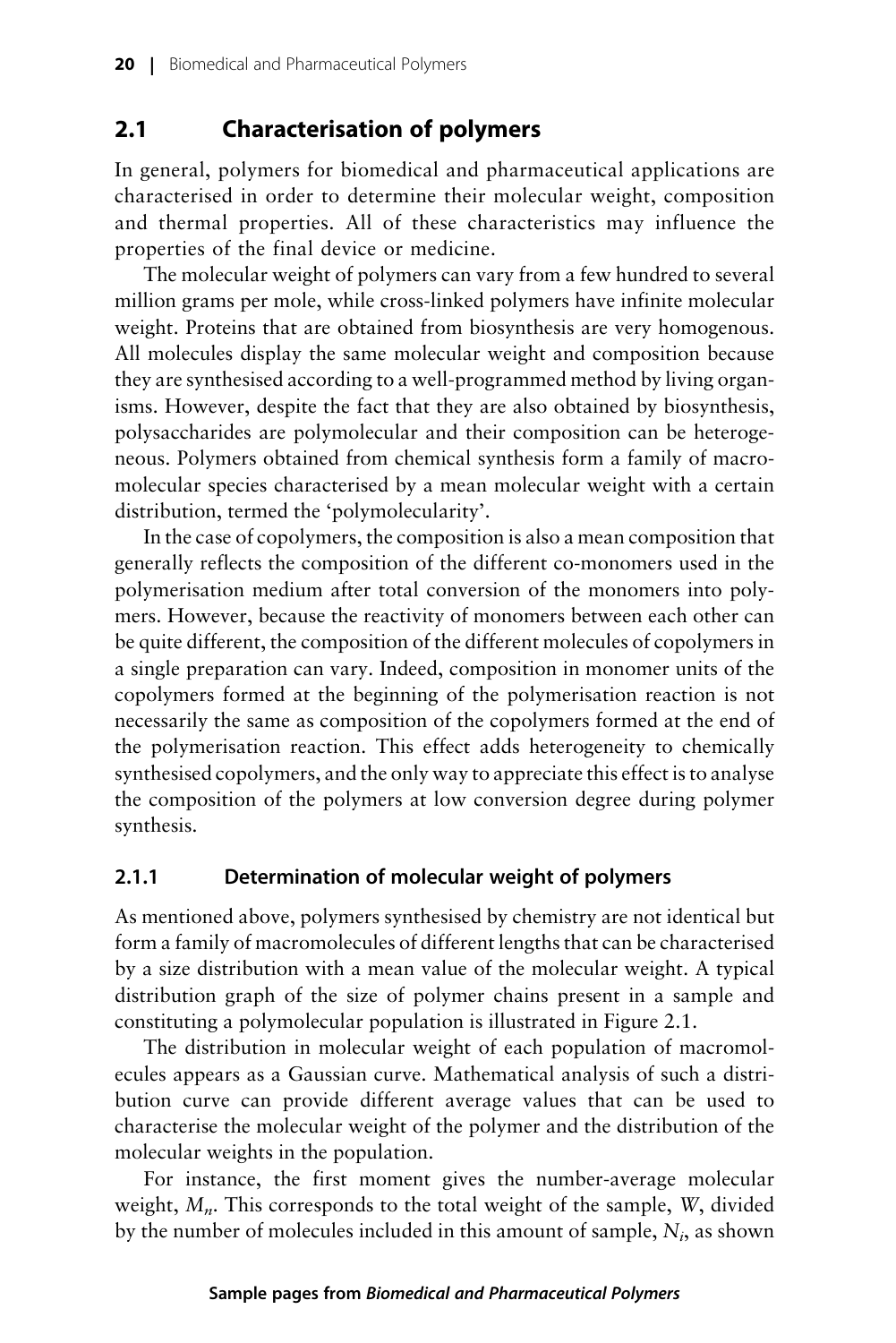# 3

# Main methods and processes to synthesise polymers

| 3.1 Why there is a need to<br>synthesise polymers       | 55 | 3.5 Limitations of polymerisation          | 64 |
|---------------------------------------------------------|----|--------------------------------------------|----|
| 3.2 Introducing step and chain<br>polymerisations       | 56 | 3.6 Overview of other synthetic<br>methods | 66 |
| 3.3 Some examples of step<br>polymerisation: from small |    | 3.7 Polymerisation reaction<br>processes   | 73 |
| reagents and from                                       |    | 3.8 Copolymerisation                       | 80 |
| prepolymers                                             | 58 | 3.9 Modifications of polymers              | 81 |
| 3.4 Free radical chain<br>polymerisation                | 59 | Bibliography                               | 85 |

# 3.1 Why there is a need to synthesise polymers

It was shown in Chapter 1 that life is supported by many natural polymers or macromolecules. Natural polymers have been used for centuries, e.g. natural rubber. Modification of natural polymers permitted new useful goods to be made, but sometimes not very well adapted to everyday life, e.g. the highly flammable celluloid.

The domain of health provides remarkable illustrations of the necessity to create new polymers. Natural materials have been used for centuries to replace missing parts of the body: parietal plates made of gold or silver have been found in mummies; silk and 'catgut' sutures have been used for many years by surgeons; and cellulose and derivatives are still used as excipients in formulations of drugs designed to be administered by the oral route. However, such materials were not always adequate and their properties were not always reproducible. Some adverse reactions have occurred, leading to failure of the material, for reasons unknown at the time. [Box 3.1](#page--1-0) describes some examples of the problems associated with 'technical-grade' polymers.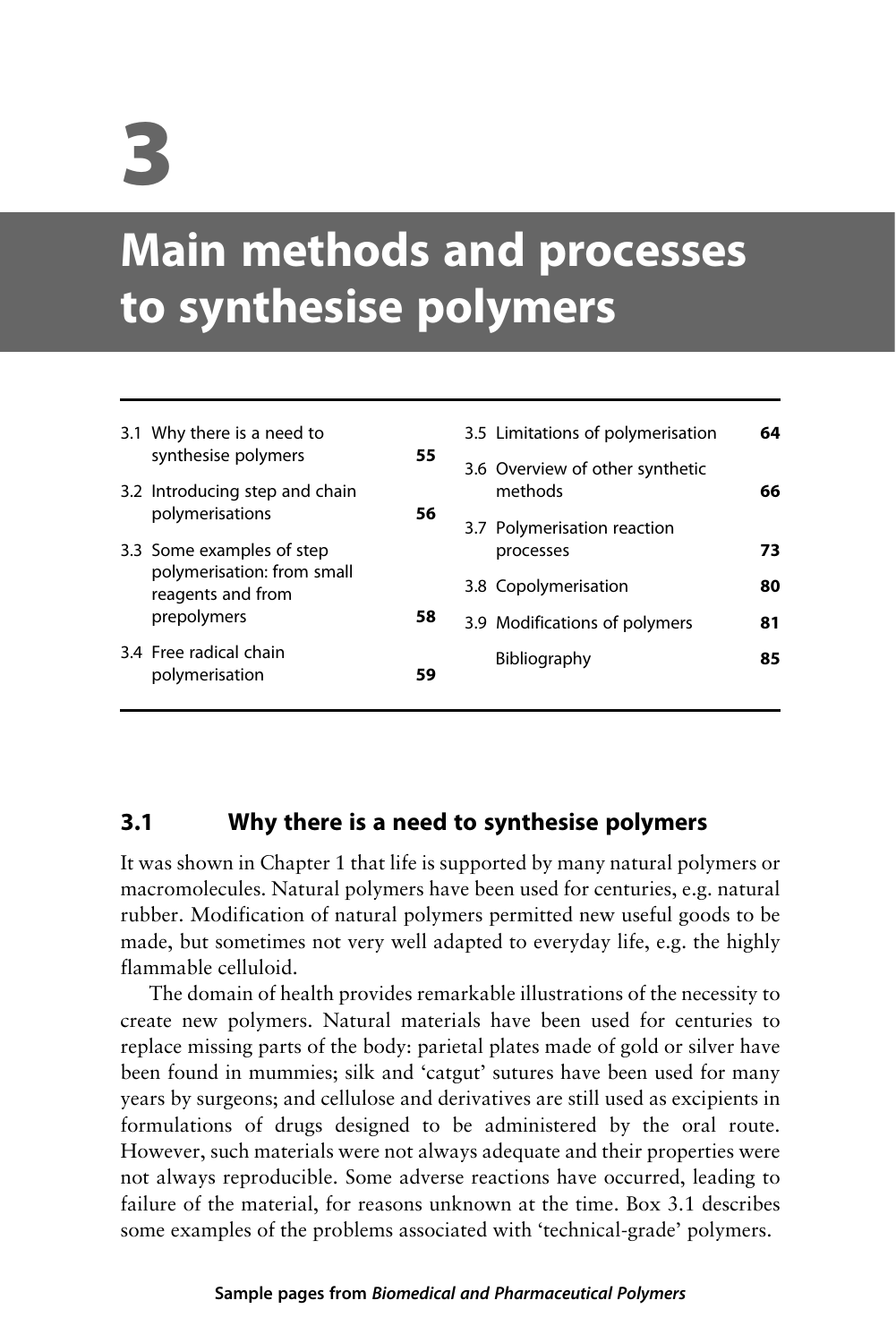slowly increasing length. Concentration of reactive groups decreases with increasing time and a long time is required to obtain high-molecular-weight polymers, at least when using small molecules as monomers.

Monomers used in chain polymerisation contain one or two double bonds, or a triple bond or a cycle. Following generation of an active site able to open the bonds or cycles, the chain grows by successive and fast additions of monomers. The molar fraction of monomers in the reactive medium decreases rather slowly, leading to formation of long polymeric chains. Thus, the reaction medium is composed of a mixture of monomer and high polymer, even at low conversion. The active sites usually have a short life and their concentration is low and almost constant with time. Increasing the reaction time increases the conversion yield of monomer into polymers but not the average chain length of the polymers.

# 3.3 Some examples of step polymerisation: from small reagents and from prepolymers

The first industrial success in step polymerisation was the synthesis and development by Carothers and co-workers at DuPont of the famous polyamide Nylon 6-6, starting from hexamethylene diamine and adipic acid dichloride. As shown in Equation 3.1, this reaction is favoured by elimination of hydrochloric acid.

ClCO-ðCH2Þ4-COCl þ H2N-ðCH2Þ6-NH2 ! ClCO-½ðCH2Þ4-CONH-ðCH2Þ6--NH2 þ HCl ð3:1Þ

The number average degree of polymerisation  $(DP_n)$  can be calculated as a function of functionality of the monomers, i.e. the number of reactive groups per monomer, and as a function of the extent of conversion. For a functionality of 2.000, i.e. corresponding to very pure difunctional monomers, and for 99.9% conversion, it can be calculated that  $DP_n = 1000$ , i.e. a numberaverage molecular weight of about 200 000.

The following conditions are required in order to obtain high-molecularweight linear Nylon 6-6:

- highly purified monomers, as the presence of monofunctional impurities stops the chain growing and the presence of trifunctional impurities leads to branched polymers
- good control of stoichiometry
- long reaction time.

Thus, such a synthesis is expensive and Nylon 6-6 has now been replaced by Nylon 6 produced by ring-opening polymerisation (see Section 3.6).

Some high-molecular-weight polymers can be obtained by using reagents that are already small polymers, called prepolymers. This is the case for polyurethanes and poly(urethanurea)s. For instance, a poly(ether urethane)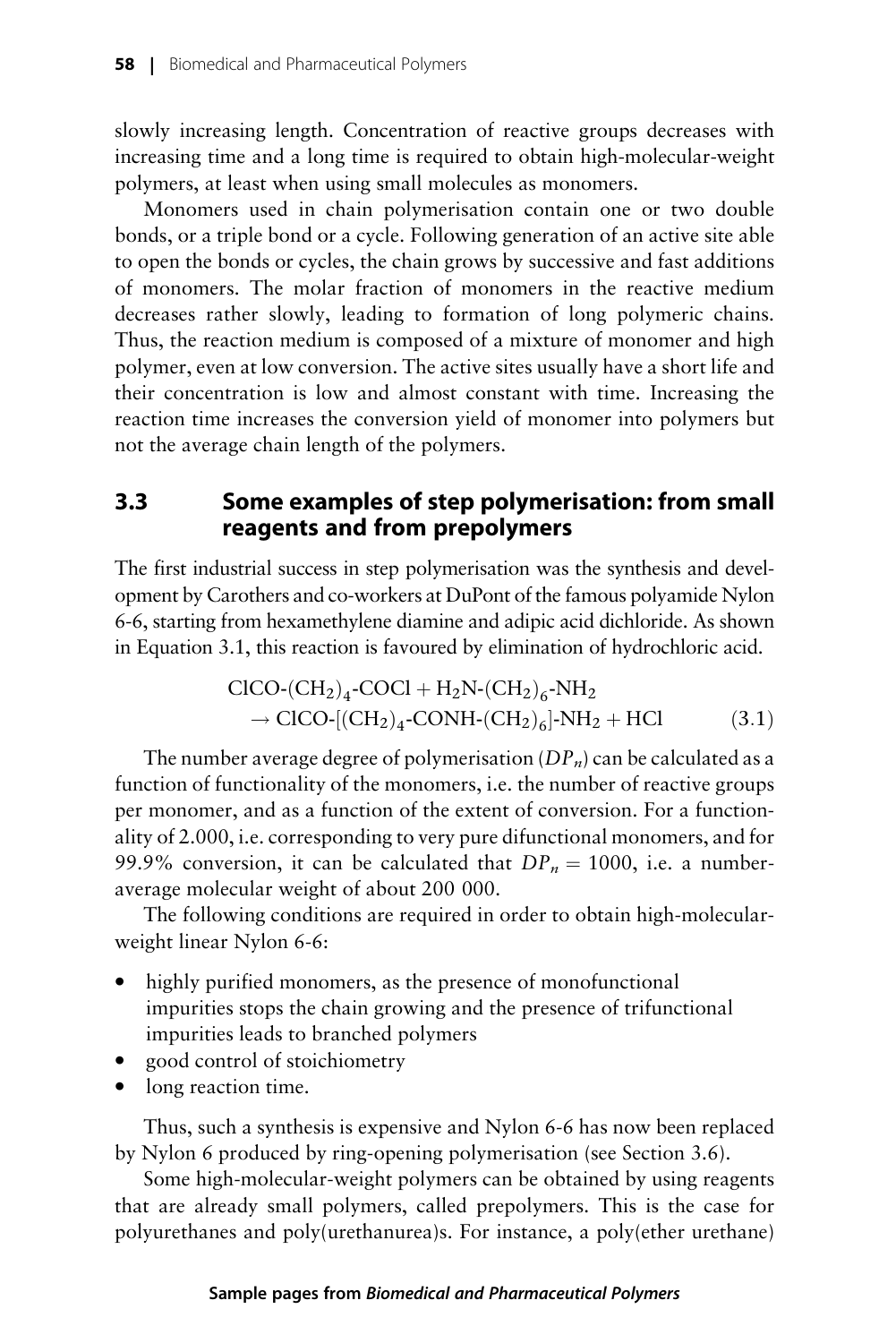# 4

# Special properties of polymers, case studies and detailed examples of applications

| 4.1 Properties of block copolymers:<br>phase separation in solution |    | 4.3 Applications of polymers in<br>biomedical uses | 98  |
|---------------------------------------------------------------------|----|----------------------------------------------------|-----|
| and at solid state                                                  | 87 | 4.4 Applications of polymers in                    |     |
| 4.2 Biodegradable and bioerodible                                   |    | pharmaceutical uses                                | 114 |
| polymers                                                            | 91 | Bibliography                                       | 148 |

# 4.1 Properties of block copolymers: phase separation in solution and at solid state

Homopolymers are usually not miscible; hence, blending homopolymers generally leads to phase-separated large domains. As there are only weak interactions between phases, such systems are weakly cohesive. In block copolymers, blocks are also phase-separated but they are linked together by covalent bonds. Thus, solutions and solids composed of such systems possess special properties owing to the presence of the linkages between blocks. The organisation of the micro-domains formed by block copolymers and properties in solutions and in the solid state depend on the composition, structure, molecular weight and properties of the blocks. A few examples of their properties are presented below.

# 4.1.1 Solution properties

Block copolymers composed of two or three hydrophilic and hydrophobic blocks possess amphiphilic properties and are used widely as nonionic surfactants. Poloxamers are triblock copolymers polyoxyethylene– polyoxypropylene–polyoxyethylene (PEO–PPO–PEO), commercially known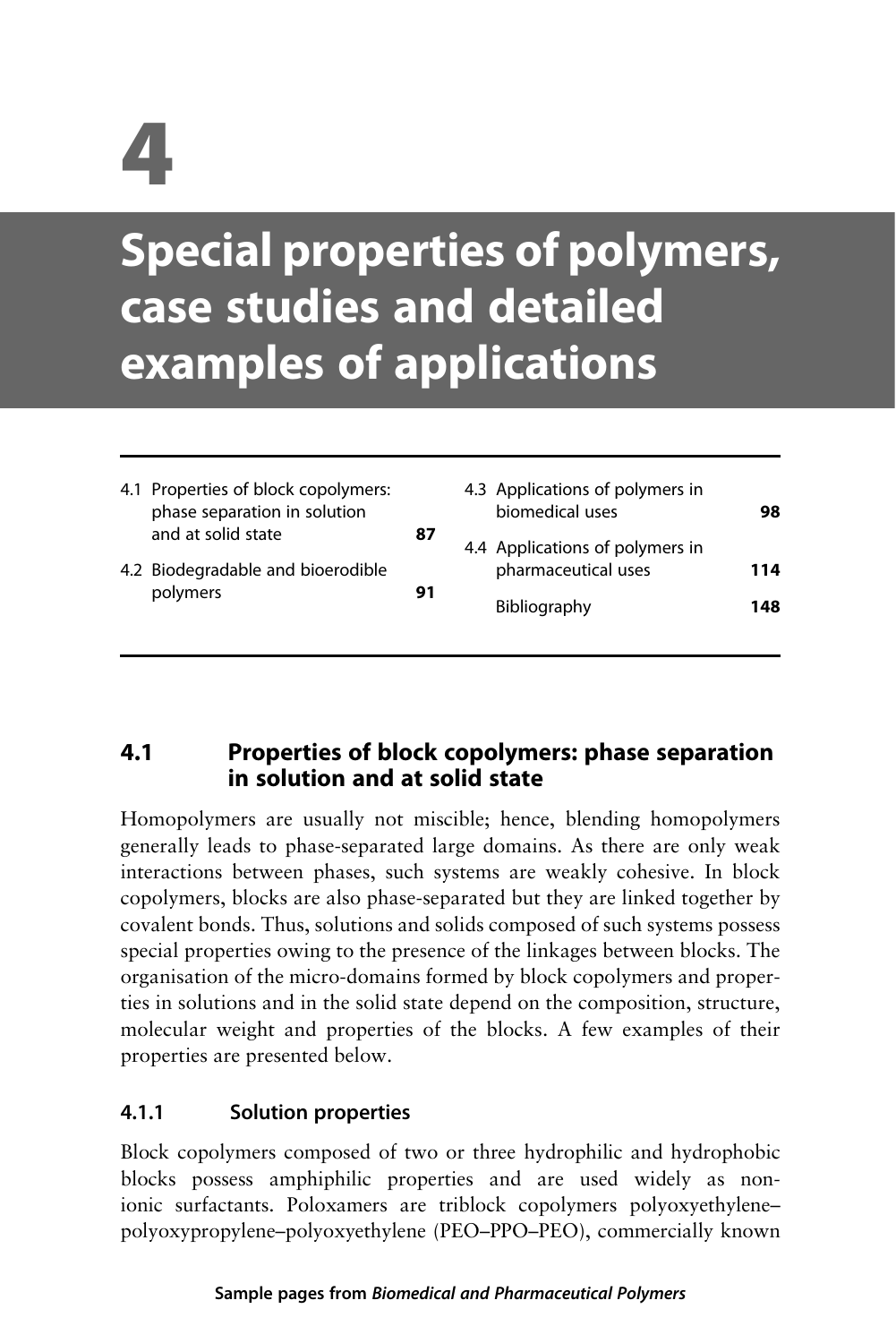

**Figure 4.1** Repeating units in poloxamers and poloxamines.

as Pluronics®. Poloxamines, commercially known as Tetronic®, are composed of a central unit of ethylenediamine, denoted Y, on which four arms of PPO–PEO are linked  $[Y(PPO_n-PEO_n)_4]$ , as shown in Figure 4.1.

Synthesis of poloxamers begins with creation of the hydrophobic block by addition of propylene oxide to propylene glycol. Then the hydrophilic blocks are added by polymerisation of ethylene oxide, as shown in Equation 4.1.

CH3 → HO-(-CH O-)n+1 CH2 -H →HO-(-CH2 O-)p CH2 -(CH CH3 O-) CH2 n+1-(CH2 O-)p CH2 -H + 2p CH2 CH2 O O HO OH + nCH CH CH2 CH2 CH3 CH3 ð4:1Þ

The total molecular weight of poloxamers can vary from 1000 g/mol to 16 000 g/mol, and the hydrophilic segment can comprise between 15% and 90% of the molecule. [Box 4.1](#page--1-0) describes the code names of poloxamers.

When poloxamers are introduced into water at a low concentration, the soluble species are only isolated hydrated molecules. When the concentration of a copolymer is increased at constant temperature above the critical micelle concentration (CMC), micelles composed of several molecules are formed. In aqueous medium, such micelles are endowed with a core-shell structure composed of a hydrophobic core and a hydrophilic shell. The equilibrium is illustrated in [Figure 4.2](#page--1-0).

CMC depends on the copolymer, the solvent and the temperature. Unexpectedly, solubility is greater in cold than in warm water. Hydrogen bonds are formed between the oxygen atoms of the macromolecule and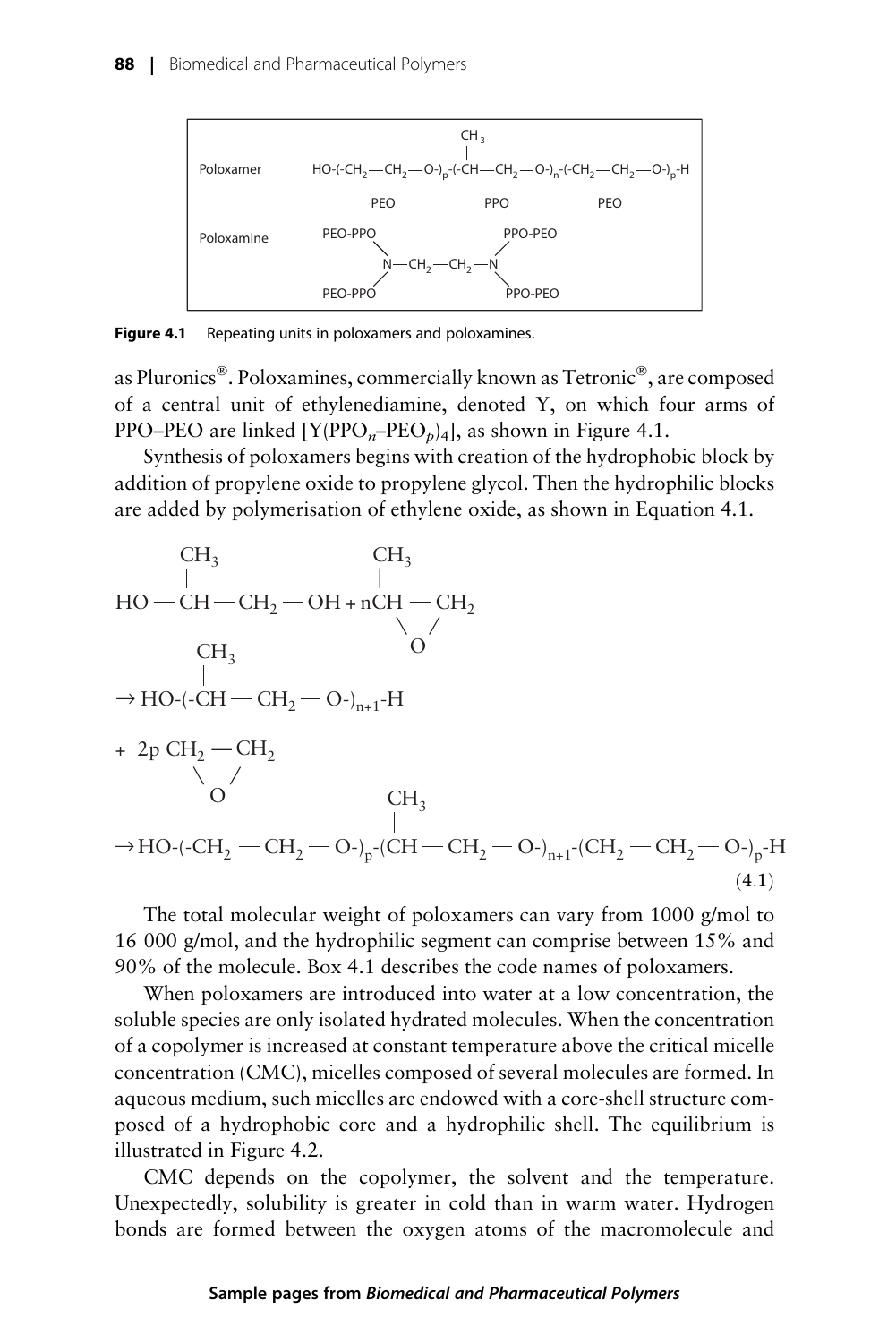such polymers was a small issue when compared with the expected properties. Then biodegradable polymers were developed in order to solve environmental concerns, e.g. to avoid non-degradable polymer-based wastes polluting the landscape. In this case, the aim was to obtain materials for general uses, such as packaging and agriculture, and that degraded outside. Unlike for biomedical uses, large amounts of technical-grade polymers and low cost were required.

This chapter focuses on biodegradable polymers used in the health domain. Some examples of biodegradable and bioerodible polymers are presented in Table 4.1, and some of their thermomechanical properties are given in [Table 4.2.](#page--1-0)

| Table 4.1 Some biodegradable and bioerodible polymers |                     |                                                                         |                |  |  |
|-------------------------------------------------------|---------------------|-------------------------------------------------------------------------|----------------|--|--|
| <b>Name</b>                                           | <b>Abbreviation</b> | <b>Repeating unit</b>                                                   | Polymerisation |  |  |
| Poly(glycolide) or poly(glycolic<br>acid)             | <b>PGA</b>          | $-($ -O-CH <sub>2</sub> -CO-)-                                          | Synthetic      |  |  |
| Poly(lactides) or poly(lactic acids)                  | <b>PLA</b>          | -(-O-*CH-CO-)-<br>CH <sub>3</sub>                                       | Synthetic      |  |  |
| Poly(3-hydroxybutyrate)                               | P3HB                | $-(-O-*CH-CH2-CO-)$<br>CH <sub>2</sub>                                  | Biosynthetic   |  |  |
| Poly(3-hydroxyvalerate)                               | P3HV                | -(-O-*CH-CH <sub>2</sub> -CO-)-<br> <br>C <sub>2</sub> H <sub>5</sub>   | Biosynthetic   |  |  |
| Poly(4-hydroxybutyrate)                               | P4HB                | $-(-O-CH_{2}-CH_{2}-CH_{2}-CO-)-$                                       | Biosynthetic   |  |  |
| Poly(malic acids)                                     | <b>PMA</b>          | $-(-O-*CH-CH2-CO-)$<br><b>COOH</b>                                      | Synthetic      |  |  |
| Poly( $\varepsilon$ -caprolactone)                    | <b>PCL</b>          | $-[-O-(CH2)]5-CO-]-$                                                    | Synthetic      |  |  |
| Poly(sebacic acid)                                    | <b>PSA</b>          | $-[-O-CO-(CH2)8-CO-]-$                                                  | Synthetic      |  |  |
| Poly[1,3-bis(p-carboxy-phenoxy)<br>propane]           | <b>PCPP</b>         | $-[-O-CO-\phi-O-(CH2)3-O-\phi-CO-]-$                                    | Synthetic      |  |  |
| Poly(butylcyanoacrylate)                              | <b>PBCA</b>         | $C \equiv N$<br>$-(-CH_2-C-)_{n^-}$<br>COOC <sub>4</sub> H <sub>9</sub> | Synthetic      |  |  |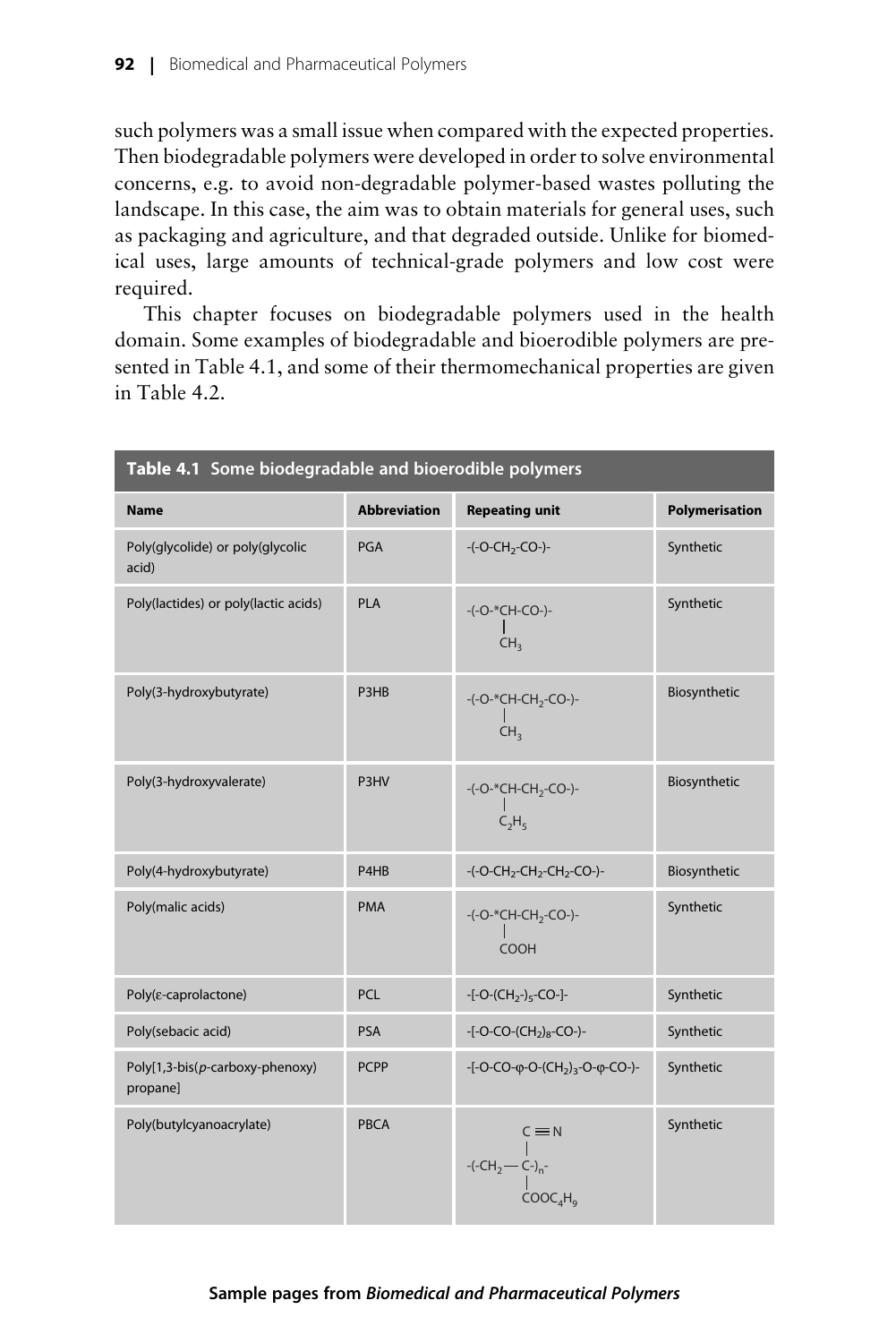of poly(butylcyanoacrylate).

$$
C \equiv N
$$
  
\n
$$
C \equiv N
$$
  
\n
$$
C \equiv N
$$
  
\n
$$
[C \equiv N
$$
  
\n
$$
[C \equiv N
$$
  
\n
$$
[C \equiv N
$$
  
\n
$$
[C \equiv N
$$
  
\n
$$
[C \equiv N
$$
  
\n
$$
[C \equiv N
$$
  
\n
$$
[C \equiv N
$$
  
\n
$$
[C \equiv N
$$
  
\n
$$
[C \equiv N
$$
  
\n
$$
[C \equiv N
$$
  
\n
$$
[C \equiv N
$$
  
\n
$$
[C \equiv N]
$$
  
\n
$$
[C \equiv N]
$$
  
\n
$$
[C \equiv N]
$$
  
\n
$$
[C \equiv N]
$$
  
\n
$$
[C \equiv N]
$$
  
\n
$$
[C \equiv N]
$$
  
\n
$$
[C \equiv N]
$$
  
\n
$$
[C \equiv N]
$$
  
\n
$$
[C \equiv N]
$$
  
\n
$$
[C \equiv N]
$$
  
\n
$$
[C \equiv N]
$$
  
\n
$$
[C \equiv N]
$$
  
\n
$$
[C \equiv N]
$$
  
\n
$$
[C \equiv N]
$$
  
\n
$$
[C \equiv N]
$$
  
\n
$$
[C \equiv N]
$$
  
\n
$$
[C \equiv N]
$$
  
\n
$$
[C \equiv N]
$$
  
\n
$$
[C \equiv N]
$$
  
\n
$$
[C \equiv N]
$$
  
\n
$$
[C \equiv N]
$$
  
\n
$$
[C \equiv N]
$$
  
\n
$$
[C \equiv N]
$$
  
\n
$$
[C \equiv N]
$$
  
\n
$$
[C \equiv N]
$$
  
\n
$$
[C \equiv N]
$$
  
\n
$$
[C \equiv N]
$$
  
\n
$$
[C \equiv N]
$$
  
\n
$$
[C \equiv N]
$$
  
\n
$$
[C \equiv N]
$$
  
\n
$$
[C \equiv N]
$$
  
\n $$ 

 $\rightarrow$ Hydrophobic polymer  $\rightarrow$  water soluble polymer + alcohol

This degradation catalysed in vivo by various esterases proceeds at the surface, limiting the rate of production of degradation products. Toxicity could result from a rate of production exceeding the rate of elimination. As the shortest alkyl chain degrades the fastest, the alkyl chain of the monomers used in vivo is at least equal to or longer than a butyl.

# 4.3 Applications of polymers in biomedical uses

Polymers have been extensively used both as biomaterials, which are constituents of medical devices, and as constituents of drug-delivery systems. Many regulatory requirements must be met in order to use materials in the domain of human health. For instance, sterility is mandatory concerning materials in direct contact with living tissues in the absence of a barrier such as the intact skin. In addition, both polymers and devices have to be biocompatible, and their biocompatibility has to be evaluated by in vitro and in vivo tests.

However, the regulations differ depending on whether the polymer is a constituent of a medical device or part of a medication. If a drug is included in a medical device for an auxiliary action, then the regulations for medical devices are applicable. If the main action is linked to the presence of the drug, then regulations for medications are applicable.

The aim of this chapter is not to discuss regulatory affairs but to give a rationale for helping one choose the appropriate polymers for a given application. The choice of polymer or another material for making a device or drug-delivery system is directed by the function and the requirements. For instance, the requirement of either elimination or stability of the polymer in vivo is a prominent issue. Implanted devices that are supposed to remain functional as long as possible are made from biostable polymers. Injected drug-delivery systems that are administered several times are made from polymers that can be eliminated. In the following sections, some practical examples of existing applications are presented.

### 4.3.1 Processing and fabrication

In order to be transformed into items such as tubing, catheters and other medical devices, polymers have to be processed by different techniques, such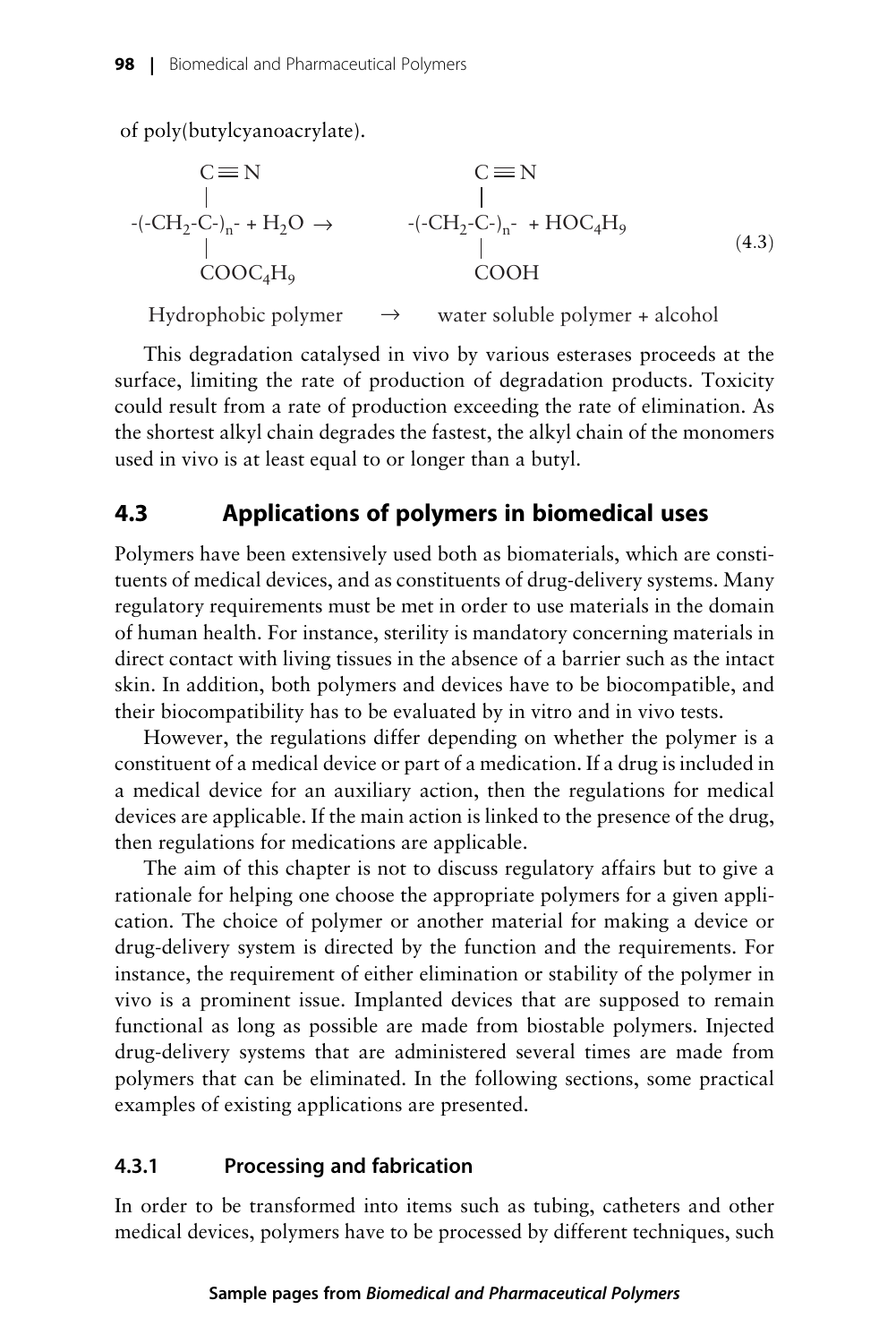

**Figure 4.7** Schematic view of different additives used to modify the properties of polymers during processing.

as extrusion, moulding, spinning and dip-coating. To facilitate the processing and improve the properties, several additives are used, for instance to increase the stability of polymers during thermomechanical treatments and to modify their properties. A schematic view of additives used during processing is shown in Figure 4.7.

The addition of such products is important in the manufacture of useful items. However, most of these products are small molecules compared with the size of the polymers and therefore some are susceptible to migrating and inducing unwanted reactions in the surrounding living tissues, as explained later.

### 4.3.2 Sterilisation of polymers

Before contact with the living tissues of animals or humans, polymers and devices have to be sterilised. Even if fabrication is performed in a 'clean room', the materials and processing machinery are not sterile. In addition, it has been shown that some bacteria that are normally benign and easily eliminated by the body's defence systems become pathogenic and drug-resistant when present on the surface of devices.

Current sterilisation processes are generally not well adapted to polymers, except in the cases of water-soluble polymers and colloids, which can be sterilised by filtration in solution. The simplest process is autoclaving with steam at 120 °C for 20 min. This process can be detrimental to devices that include polymers with thermomechanical properties not compatible with the temperature used in the sterilisation process.

Sterilisation by ethylene oxide is very efficient, whatever the shape of the device, as this molecule is very small and reactive. Some drawbacks are linked to these qualities, however. Ethylene oxide can easily penetrate into polymeric networks, and it may react with chemical groups present in some polymers. In the first case, a sufficient degassing time in sterile conditions is necessary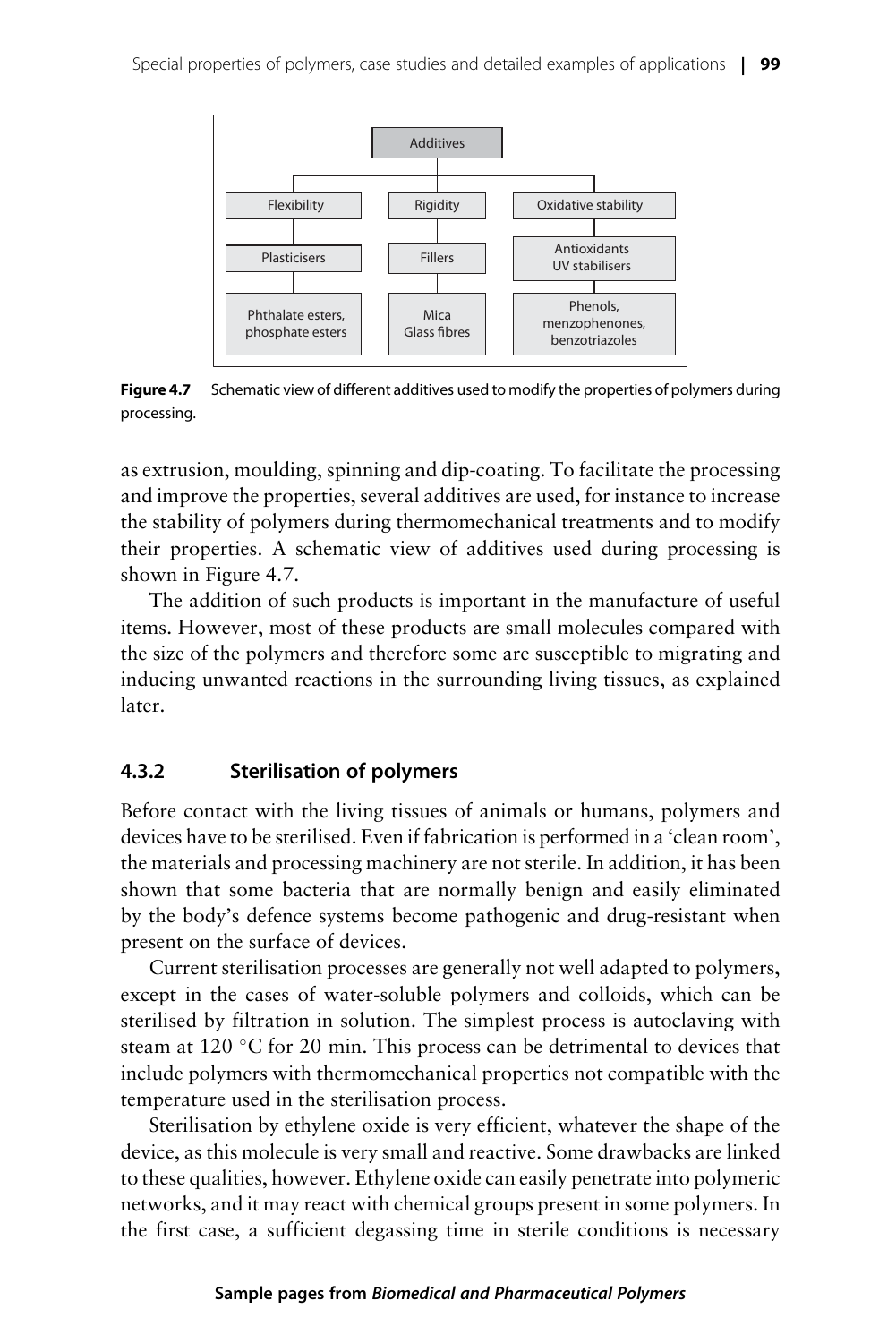before the device is used in contact with living tissues. In the second case, modifications of the polymer, and especially of its surface, can occur and change the reactions of living tissues in contact with the device.

Sterilisation by high-energy beams, e.g.  $\gamma$  rays or fast electrons beams, is very efficient, as these beams are usually not stopped by materials. However, some covalent bonds of the polymeric network can be broken easily by such a high energy. Depending on the type of polymer and the dose and dose rate of the radiation, permanent chain scission or cross-linking can result from this process, modifying the polymeric structure and properties of the material.

Evaluating the mechanical and surface properties, toxicity and biocompatibility of polymers and devices before and after sterilisation is relevant in order to select for a given polymer or device a sterilisation process that is efficient against bacteria but is as benign as possible for the polymer, the device and the patient.

The drawbacks described above have emphasised the need for new sterilisation processes that are more compatible with polymers. However, these processes are still being evaluated for routine use.

## 4.3.3 Definition and concepts of biocompatibility

Biocompatibility was a vague concept until it was defined during a consensus conference organised in 1986 under the auspices of the European Society for Biomaterials at Chester as follows: 'The ability of a material to perform with an appropriate host response in a specific application.' This means that there is no 'intrinsically biocompatible' material. This precise definition excludes the common use of vague sentences such as 'The device is made from biocompatible materials', which sounds more like advertising copy than a scientific demonstration. The precise definition means that the animal model in which biocompatibility tests have been performed should be specified, as each animal species, including humans, has its own specificities. The application should be specified, as reactions of living tissues surrounding the material depend on many biological parameters and the type of material. A description of the local and systemic reactions should be provided as a function of time, as tissue responses also vary with this parameter.

### Biocompatibility and toxicity

Biocompatibility is not equivalent to non-toxicity. Toxicity, either local or systemic, is related to cell death generally induced by soluble products, whereas biocompatibility is related more to the reactions of living tissues in contact with a solid material. Soluble products can be released by a material. Corrosion of metals and metallic alloys can produce multivalent ions, which are generally toxic. Multivalent ions used for in vivo imaging,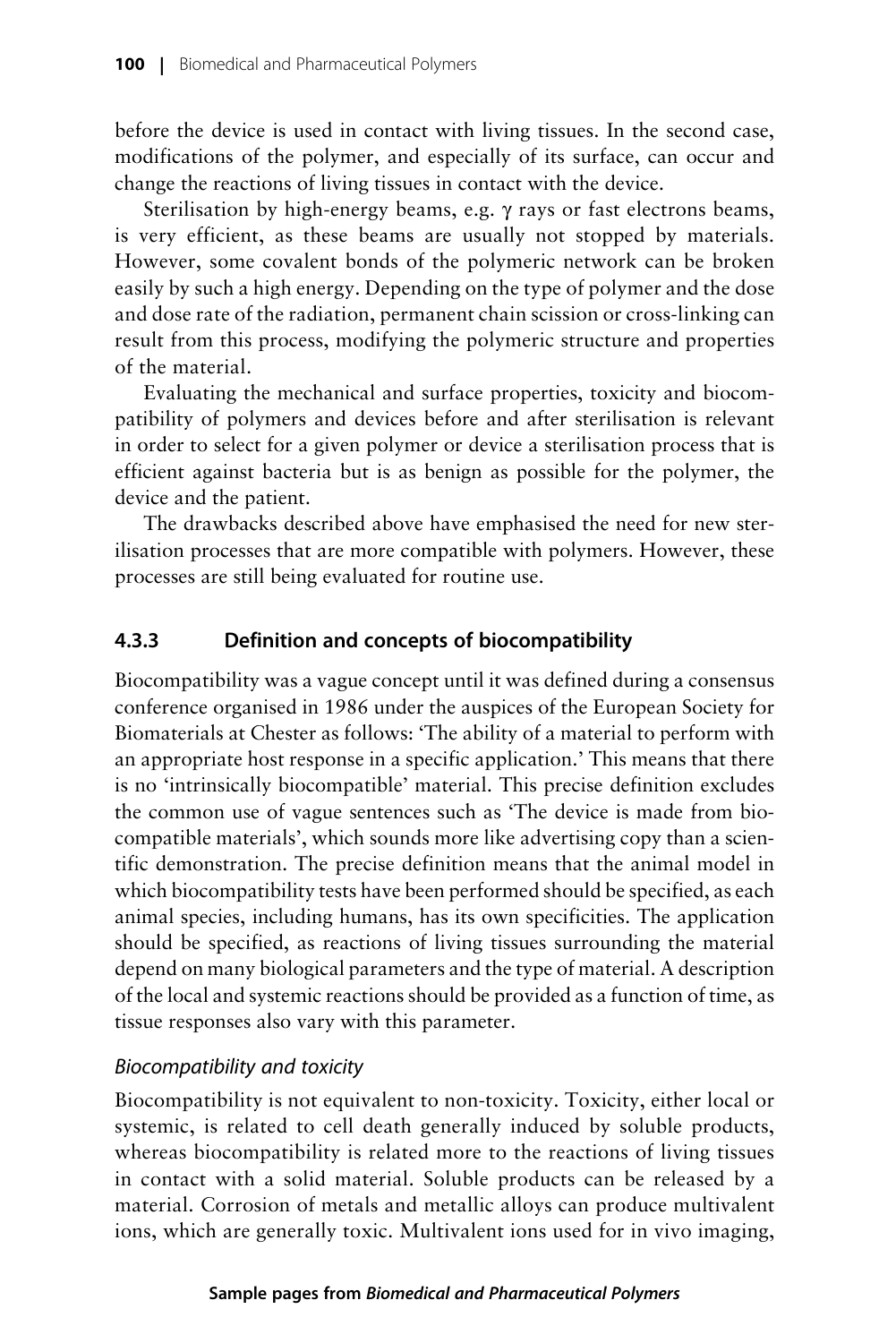

Figure 4.8 Schematic representation of possible reactions to contact between materials and some proteins and cells involved in the reactions. For the sake of simplicity, water and ions are not included.

#### Tissue compatibility

In this case, the reactions linked to the permanent presence of blood are excluded, even if a transient contact occurs during surgery. Two types of reaction can occur: inevitably inflammation and sometimes immunogenicity.

#### The unavoidable inflammatory response

Following the surgical trauma at the insertion of implanted materials, a nonspecific tissue reaction inevitably occurs around the inserted material. The aim of the inflammatory reaction is to allow elimination of dead cell debris and further tissue repair. From the point of view of the inflammatory response, a material of optimal biocompatibility should neither add to the basic response in intensity and duration, nor prevent the tissue repair. All of these non-specific reactions occurring on the material's surface involve efficient cooperative processes between ions, proteins and cells.

Histologists have classified the inflammatory and healing processes as a function of the types of cell present around the implant. The acute inflammatory phase, normally lasting for a few days, is characterised by the presence of polymorphonuclear neutrophils (PMN). This phase is followed within 2 weeks by the chronic inflammatory phase, characterised by the presence of macrophages and lymphocytes. If the material is well tolerated, then this is followed by the healing process, characterised by the presence of fibroblasts and the growth of new capillaries, resulting in a thin capsule of fibrosis. If the material is not well tolerated, then inflammation is prolonged, with giant macrophagic cells and development of a thick capsule of fibrosis. Hence, it results that tissue compatibility of materials has to be evaluated at the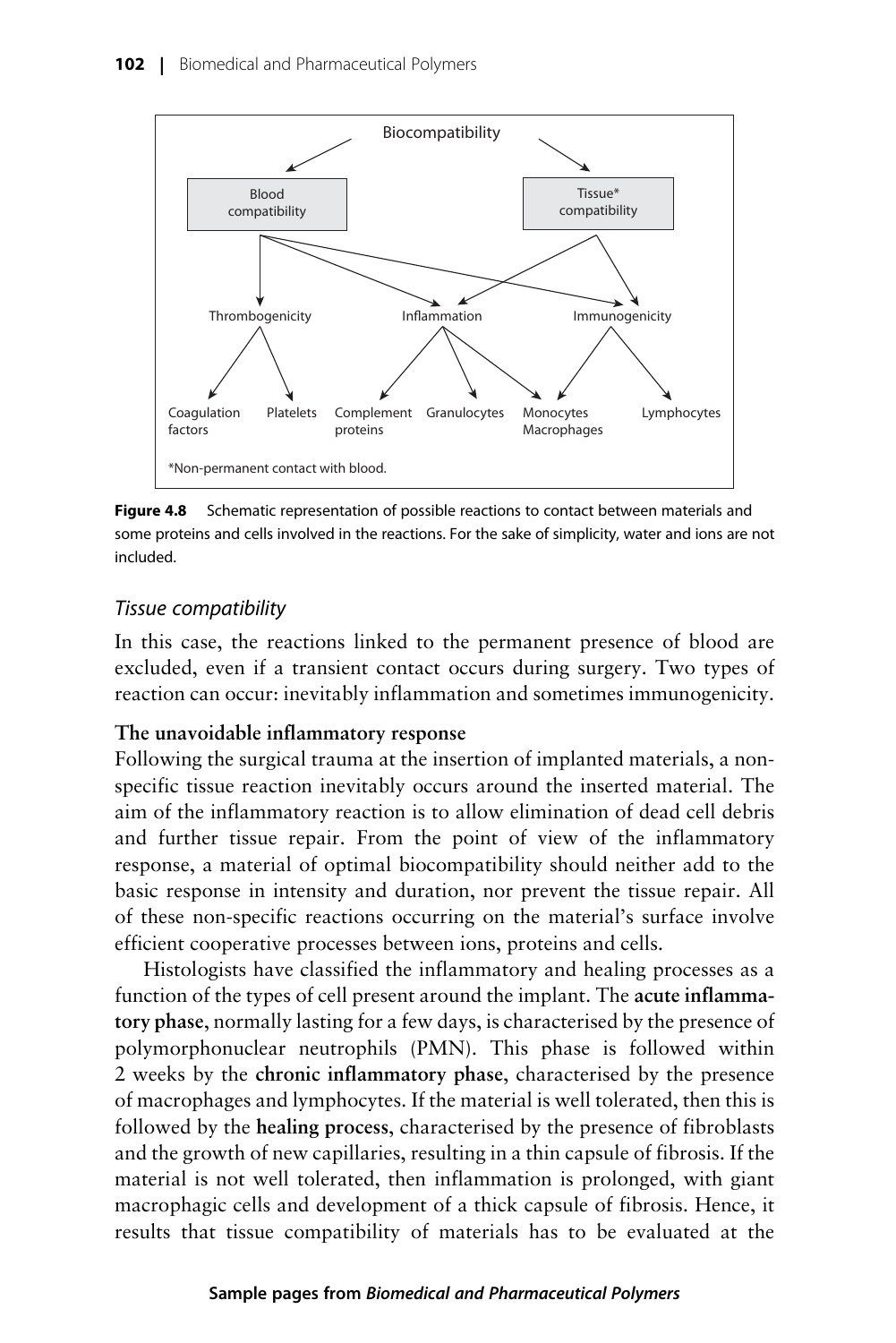

**Figure 4.15** (a) Comparison of magnetic resonance imaging (MRI) of kidneys embolised either with normal Embospheres<sup>®</sup> (left kidney) or microspheres of similar diameter (500–700  $\mu$ m) labelled with colloidal superparamagnetic iron oxide (MR MS) (right kidney). (b) Arterial level of occlusion of right kidney evaluated either by histology or by MRI.

inflammatory response that results from the large amount of degradation products, which are released faster than they can be eliminated. An important piece of work has been performed on microspheres based on natural polymers. These pose less toxicity and many are susceptible to biodegradation. However, the presence of antigenic determinants in such polymers is possible. Microspheres made from albumin, casein, gelatin, chitosan, starch, alginate and dextran have been proposed, and review papers are available.

Despite the fact that the presence of microspheres made from nondegradable polymers in pathological arteries induces a generally acceptable inflammatory response, embolisation is not definitive. In fact, revascularisation invariably occurs, excluding this foreign body from the lumen of the vessel at a rate that depends on the material, the animal and the embolised tissue. The molecular mechanisms occurring in this process are unknown.

# 4.4 Applications of polymers in pharmaceutical uses

### 4.4.1 Excipients for formulation of conventional dosage forms

Among the various ingredients that are commonly used as excipients in the formulation of dosage forms, polymers are widely used in pharmacy. These polymers are of semi-synthetic or synthetic origin. They are used because of their ability to confer various original functionalities, which can be finely tuned and cannot be achieved using other excipients. It should be noted that, except for parenteral delivery, degradability is not a major concern for most of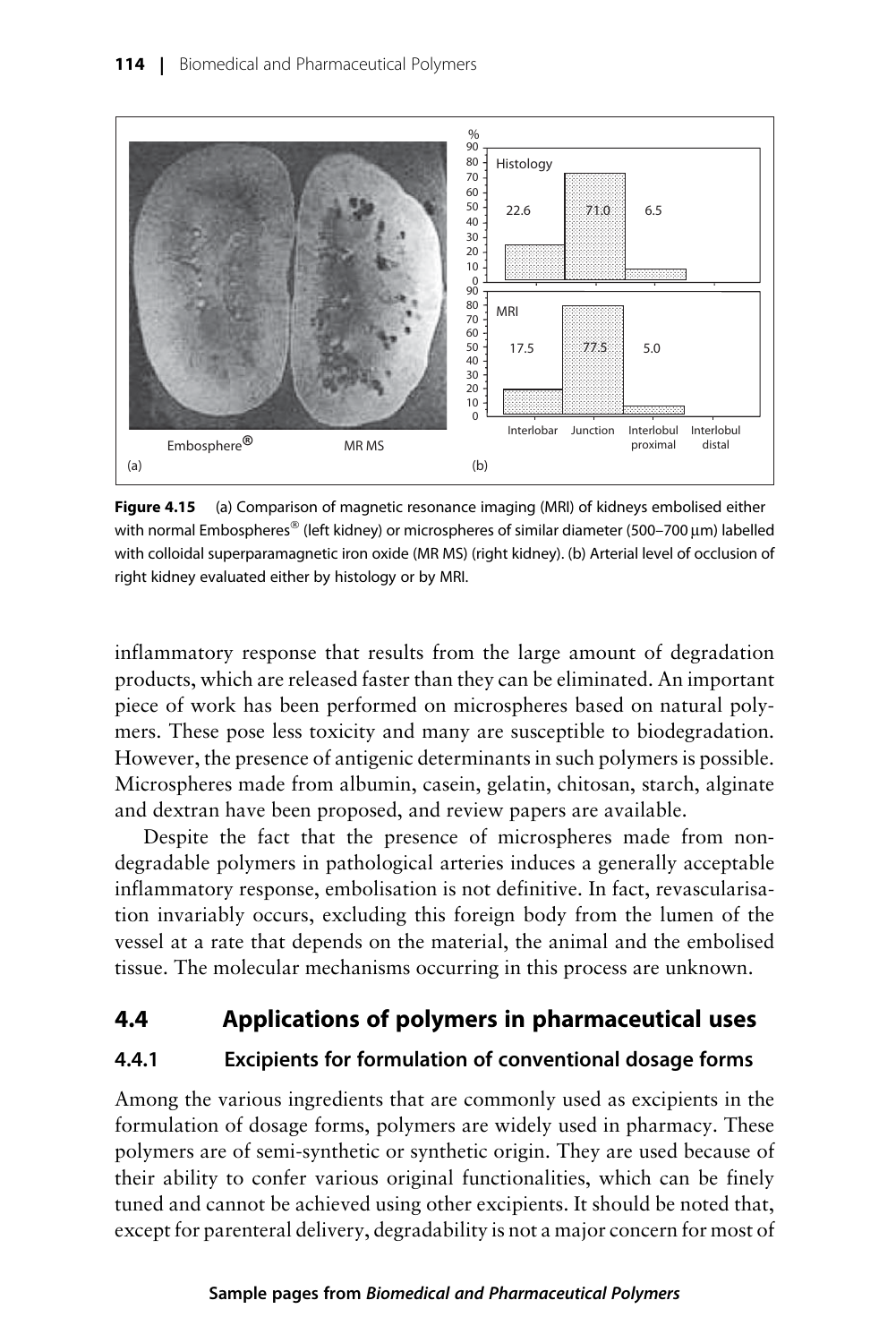these applications. Because of the breadth of the subject, only some examples of applications are given here.

#### Excipients for tabletting

Formulation of tablets requires the use of various excipients in order to confer a series of functionalities to these conventional dosage forms. A few polymers are currently used as excipients for tablets in various purposes. Cellulose and starch, which can be considered as natural excipients, can be used as diluents when the drug content is low. When tablets have to be prepared by the wetgranulation technique, the addition of a binder is used to agglutinate the powder particles and form grains that are more easily compressed and form strong enough tablets. Common binders include starch used in the form of starch paste, and cellulosic ethers such as carboxymethylcellulose (CMC) and hydroxypropylcellulose (HPC). Alternatively, poly(vinylpyrrolidone) (PVP) (Figure 4.16) in the proportion of a few per cent of the final preparation can be used as a binder.



Figure 4.16 Repeating unit of poly(N-vinyl-2 pyrrolidone).

A series of linear homopolymers of vinylpyrrolidone synthetically produced by free radical polymerisation are commercially available. These products have a mean molecular weight ranging from 4000 g/mol to about 1 300 000 g/mol. As this is the case for many commercial brands, these values are only averages and their polydispersity may be rather large. PVP is freely soluble in water and in many solvents, including ethanol, making it an interesting excipient not only as a binder but also in various applications, including as a film-forming material, a thickener and an adhesive agent.

Because conventional tablets need to be rapidly disintegrated in water or gastric fluids in order to allow drug dissolution and absorption, it is generally necessary to add a disintegrating agent in the formulation. Pre-gelatinised starch or chemically modified starch, such as sodium starch glycolate ([Figure 4.17\)](#page--1-0) can be used for this purpose. The latter semi-synthetic polymer is called a 'super-disintegrant' owing to its capacity to induce fast tablet disintegration when used at levels as low as 2%. Sodium starch glycolate is the sodium salt of a carboxymethyl ether of starch; the molecular weight of commercial brands typically ranges from 500 000 g/mol to 11 000 000 g/mol. It is insoluble in water and most solvents.

Alternatively, purely synthetic polymers such as cross-linked homopolymers of N-vinyl-2 pyrrolidone are commercialised under the trade name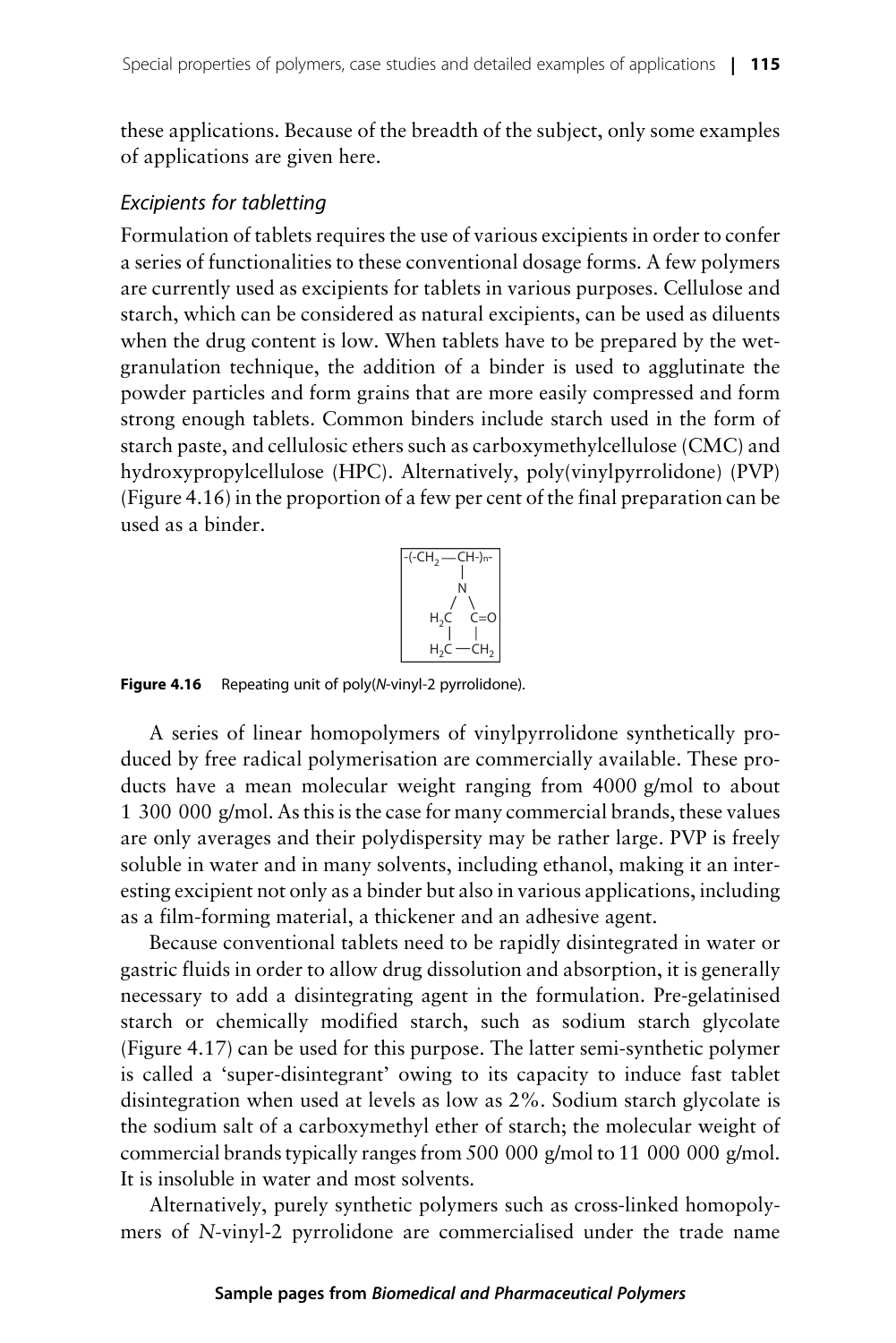#### Hydrophilic polymers for matrices formulation

Matrix systems provide controlled release of the drug via diffusion or erosion mechanisms. Insoluble polymers such as polyethylene or poly(alkylmethacrylates) can be used. In such cases, matrices are formed by tabletting or hot melt extrusion processes, in which the drug to be released is generally dispersed as a powder. Because of the inertness of these matrices in contact with gastrointestinal fluids, drug release is governed mainly by diffusion, while the matrices remain almost intact during intestinal transit. However, much more commonly, controlled release is achieved by using water-soluble polymers that encapsulate the active ingredient in specific patterns (e.g. layers, cores, threedimensional structures). The release of the active ingredient over time can be controlled mainly by diffusion. Typically, the matrix is swollen by water, which then dissolves the solid-state drug contained in the matrix, resulting in a further progressive diffusion through the swollen network. Alternatively, polymer can be dissolved in the gastrointestinal tract, leading to progressive erosion of the matrix and progressive release of the active ingredient. The rate of release can be adjusted by mixing or layering hydrophilic polymers with varying swelling/ dissolution kinetics and by the use of innovative fabrication designs.

For common applications, polymers for controlling oral delivery are nonabsorbable due to their high molecular weight and their hydrophilicity, making useless the use of degradable polymers from a toxicological standpoint. Thus, cellulose derivatives or hydrophilic gums are commonly used, especially methylcellulose (MC) (Figure 4.20) and hydroxypropylmethylcellulose (HPMC) [\(Figure 4.21](#page-18-0)).

Cellulose ethers have the polymeric backbone of cellulose, a natural carbohydrate that contains a basic repeating structure of anhydroglucose units. During the manufacture of cellulose ethers, cellulose fibres are treated with caustic solution, which in turn is treated with methyl chloride or propylene oxide. The chemical reaction yields a fibrous product, which is purified and ground to a fine powder. Commercial grades vary chemically and physically for matching the desired applicative properties.

The major chemical differences are in the degree of methyl substitution, hydroxypropyl substitution and polymerisation of the cellulosic backbone.



Figure 4.20 General structure of methylcellulose.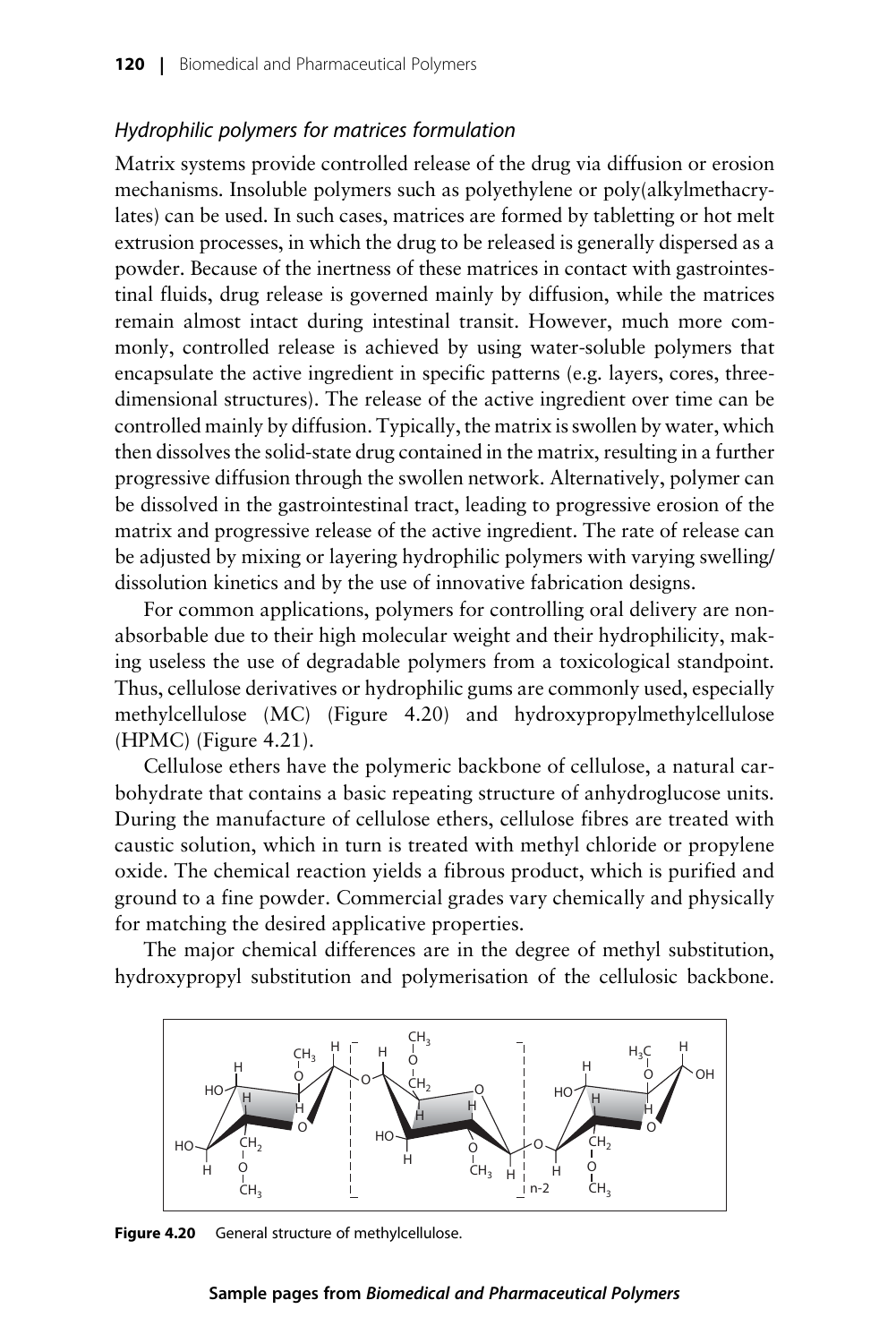<span id="page-18-0"></span>

Figure 4.21 General structure of hydroxypropyl methylcellulose.

Although the molecular weights and polydispersity of these products can be determined, e.g. by intrinsic viscosity determinations, these data are generally unknown and commercial grades are characterised indirectly by the viscosities of 2% solutions of the polymer in water. These products possess varying ratios of hydroxypropyl and methyl substitution, a factor that influences properties such as organic solubility and the thermal gelation temperature of aqueous solutions. As an example, the percentages of methyl groups and hydroxypropyl groups in the K HPMC grades commonly used for matrices formulation are 19–24% and 7–12%, respectively. For more detailed information, the reader is referred to the technical bulletins of the commercial producers.

Apart from these widely used products, other cellulosic ethers such as HPC, hydroxyethylcellulose and CMC are often used in the formulation of controlled pharmaceutical delivery systems.

### Controlled release in specific regions of the gastrointestinal tract

Specific polymers have been designed to release drugs into specific regions of the gastrointestinal tract. For this purpose, methacrylic polymers with pH-dependent solubility have been used widely. As described above, commercial-grade polymers characterised by their solubility at different pH can be used to adjust the level of delivery in the intestine. Further, azopolymers have been developed to target the colon, which is of great interest for the local treatment of inflammatory diseases and colitis. An example of azopolymer is presented in [Figure 4.22](#page--1-0).

The diazoic bond is stable in the gastrointestinal fluids, except in the colonic environment because of the presence of colonic bacterial flora, which produce enzymes able to cleave such bonds. Such polymers can be used to form matrices or coatings that are progressively eroded, allowing localised release of the drug.

#### Bioadhesive polymers for mucosal delivery

Following administration, bioadhesive dosage forms are intended to adhere at the surface of a mucosa, either to prolong the duration of activity of a drug locally or to enhance the permeation of the drug and thus enhance its systemic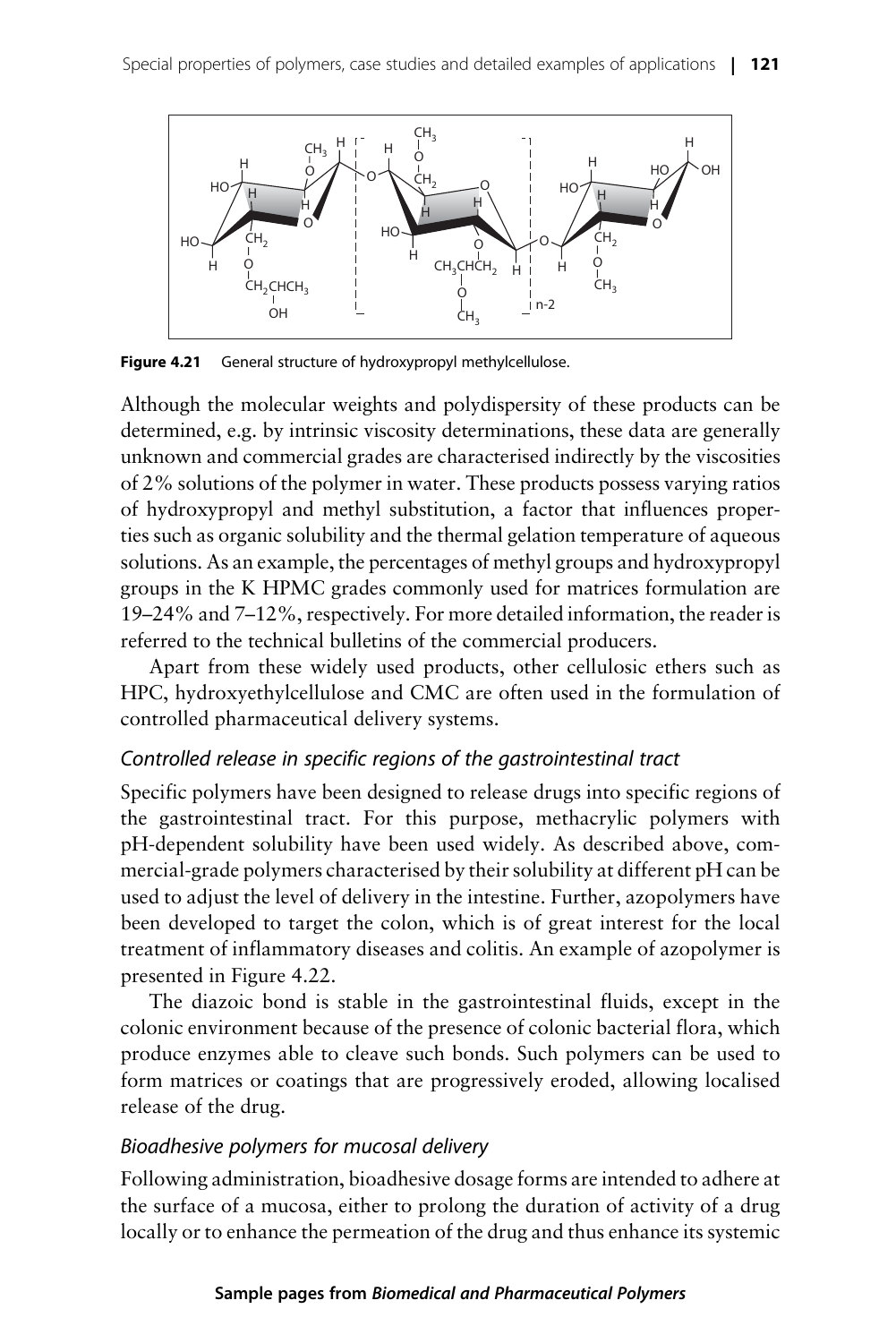<span id="page-19-0"></span>high specificity of the coupling reaction. The PEG chains are positioned exactly on the O-glycosylation site of the protein. This method of grafting was applied for PEGylation of three clinically used proteins – granulocyte colony-stimulating factor (G-CSF), interferon alpha2b (INF- $\alpha$ 2b), and granulocyte/macrophage colony-stimulating factor (GM-CSF).

In recent years, another enzymatic mediated modification was applied with success to bind PEG on proteins of clinical interest. The enzyme, a transglutaminase, allowed the transfer of an amino derivative of PEG, PEG-NH2, on a glutamine residue of the protein located in a flexible or unfolded region of the peptidic chain. Specificity of the enzyme was high and led to a very high degree of specificity for the PEGylation of the protein. This method of protein PEGylation has already been used successfully to produce several PEGylated proteins of clinical interest, including human growth hormone and interleukin 2. A promising development for the PEGylation of therapeutic peptides and proteins is expected in the future. Indeed, recent work has opened up the possibility of predicting sites of transglutaminase-mediated PEGylation of therapeutic proteins. This discovery has paved the road towards predicting the possible effects caused by the modification of the physicochemical and functional properties of the protein and will be very useful in the design of proper strategies for the modification of proteins.

### Polymeric nanoparticles for drug delivery

Nanoparticles, i.e. particles with a size usually in the range 50–1000 nm, have drawn the attention of researchers designing drug-delivery systems that can be injected intravenously owing to their small size. Nanoparticle is a general name for nanospheres and nanocapsules. Nanospheres have a matrixtype structure, whereas nanocapsules are hollow and have a liquid core surrounded by a polymeric wall, as illustrated in Figure 4.34.

Several methods have been developed for preparing nanoparticles. They can be classified into two main categories according to whether the formation of nanoparticles occurs during a polymerisation reaction or whether it is achieved directly from already prepared macromolecules.



Figure 4.34 Different types of nanoparticle: (a) nanosphere stabilised by an adsorbed non-ionic surfactant; (b) core-shell nanosphere with a brush shell structure; (c) core-shell nanosphere with a loop shell structure; (d) core-shell nanocapsule with a brush shell structure.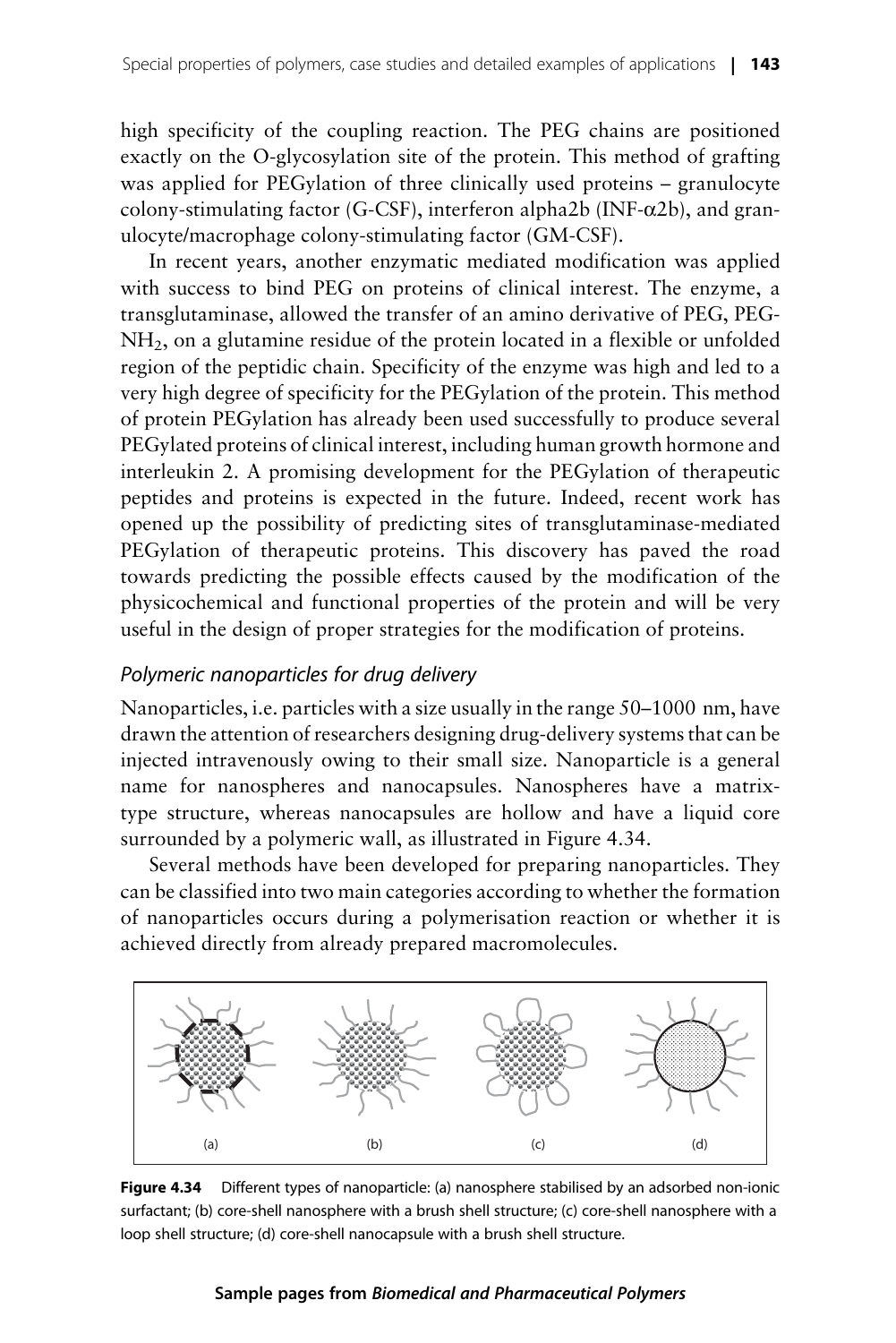hydrophilic shell. Sugars are present on the surface of cells and are involved in many surface properties of the cells. Therefore, biomimetic strategies could be developed that take advantage of the presence of polysaccharides on the surface of the nanoparticles. A few polysaccharides are already administered to humans, for instance dextran and heparin. Heparin is well known for its anticoagulant activity and has been shown to act as a physiological inhibitor of complement activation. In order to mimic the behaviour of cells and pathogens that normally escape recognition by complement and phagocytes, block copolymers of heparin and poly(methylmethacrylate) or PACA have been produced and heparin-coated nanospheres have been prepared. These nanospheres have been shown to be non-activators of complement in vitro. In vivo, after intravenous administration to mice, these nanospheres could remain in the bloodstream and show long circulating properties. In addition, it has been shown that the conformation of the polysaccharide chains grafted on the nanosphere surface could play a very important role in defining the fate of the colloidal particle after intravenous administration. Indeed, a long enough dextran bound to nanospheres by one end, i.e. in brush conformation ([Figure 4.34](#page-19-0)b), has been shown to be as low an activator of complement as soluble dextran, whereas the same dextran bound by several bonds, i.e. in loops and train conformation ([Figure 4.34c](#page-19-0)), is as strong an activator as crosslinked dextran, i.e. Sephadex. Block copolymers obtained from other polysaccharides and PACA could be obtained in brush conformation. Provided that the polysaccharide chains are long enough, they could be low activators of complement and have been developed for purposes in which at least longcirculating properties are required.

Core-shell nanoparticles with a heparin and/or dextran shell in brush conformation have been shown to be able to carry functional haemoglobin and to protect it from degradation. Similarly, core-shell nanoparticles with a chitosan shell in brush conformation have been shown able to carry siRNA active against cancer in a mice model after intravenous administration.

### 4.4.7 Safety and recognition of new polymers as excipients

Pharmaceutical excipients have a vital role in drug formulations. However, the development of new excipients is often neglected because of a lack of mechanisms to assess the safety of excipients outside a new drug application process. Existing regulations and guidelines state that new excipients should be treated as new chemical entities with full toxicological evaluation. Therefore, successful development of new polymeric excipients depends on obtaining appropriate toxicological data on the safety and biocompatibility of such excipients. There exist specific relevant guidelines for specific delivery systems, such as implant applications, which have been developed by the United States Pharmacopoeia (USP) for testing of the polymer safety and